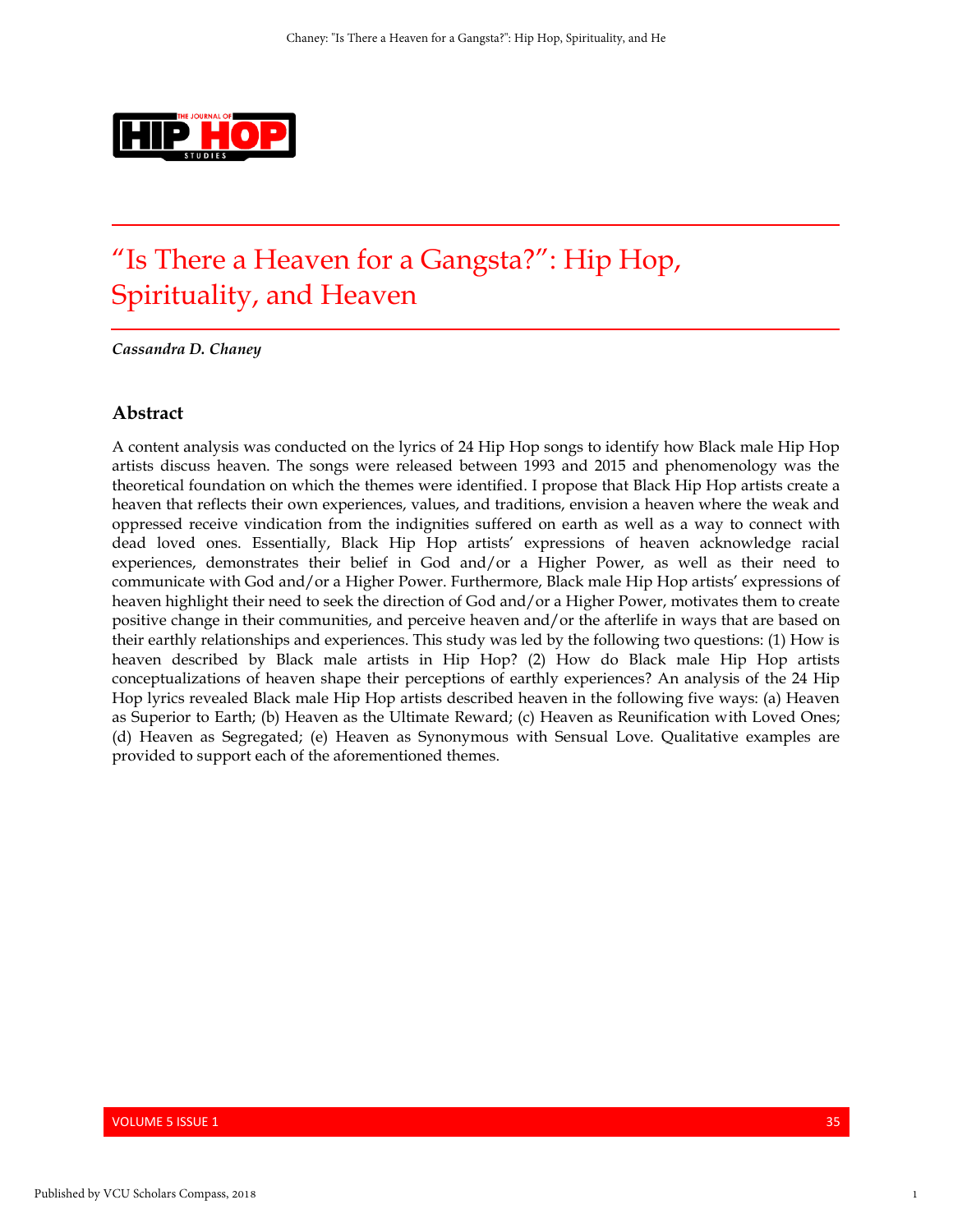#### **Introduction**

Many artists have acknowledged Heaven in the Hip Hop community. To illustrate, the above sampling is from "Rapper's Delight," one of the first Hip Hop songs recorded in the United States. Although the release of this song occurs almost forty years ago, since that time, an increasing number of Hip Hop artists have openly discussed their views on heaven, spirituality, and the afterlife during interviews and their music. During an interview, the late Hip Hop artist actor, and activist Tupac Shakur<sup>1</sup> made the following statement regarding heaven: "*I believe that everything that* you do bad comes back to you. So everything that I do that's bad, I'm going to suffer from it. But in my mind, I believe what I'm doing is right. So I feel like I'm going to heaven.<sup>"2</sup> Through these words, Shakur demonstrates he believes in heaven and makes a connection between one's actions and if one will actually go to heaven, as well as a solid belief that he, in fact, would go to heaven. However, why does heaven appeal to so many people, particularly those that support some form of Judeo-Christianity? Given the increased amount of scholarly<sup>3</sup> and commercial interest in God, heaven and the afterlife in best-selling novels such as *The Five People You Meet in Heaven<sup>4</sup>* and *The* Lovely Bones,<sup>5</sup> I am aware of no scholars that have specifically examined how Black artists in Hip Hop discuss heaven or how their conceptualizations of the afterlife inform their spirituality.

## **Significance of the Current Study**

There are four reasons why this study is important. First, this study legitimizes the intellectual discussion of heaven within Hip Hop by concentrating on the most difficult experiences of the downtrodden. As stated by Michael Eric Dyson, "The best of Hip Hop culture looks beyond bigotry to embrace the heroic use of words and beats to cast light on the dark places of the black experience and the American soul. At their noblest Hip Hop artists carry the weight of the black and poor in their speech and rhymes and exorcise demons as they encounter them in their minds and in the world

<sup>4</sup> Mitch Albom, *The Five People You Meet In Heaven* (New York: Hachette Books, 2003).

VOLUME 5 ISSUE 1 36 NOVEMBER 2008 1 36 NOVEMBER 2008 1 36 NOVEMBER 2008 1 36 NOVEMBER 2008 1 36 NOVEMBER 2008

 $\overline{\phantom{a}}$ 

2

<sup>1</sup> Tupac Amaru Shakur (born Lesane Parish Crooks; June 16, 1971 – September 13, 1996), also known by his stage names 2Pac and Makaveli, was an American rapper and actor.

<sup>2</sup> Tupac Shakur Quotes (http://www.goodreads.com/quotes/300044-i-believe-that-everythingthat-you-do-bad-comes-back)

<sup>3</sup> Lewis V. Baldwin, "A Home in Dat Rock: Afro-American Folk Sources and Slave Visions of Heaven and Hell," Journal of Religious Thought, Washington, DC 41, no. 1 (1984): 38-57. Hertel, Bradley R. "Inconsistency of Beliefs in the Existence of Heaven and Afterlife." Review of Religious Research 21, no. 3 (March 1, 1980): 171-183. Ralls, Mark. "Reclaiming Heaven: What Can We Say about the Afterlife?" Christian Century 121, no. 25 (December 14, 2004): 34-39. Monica R. Miller, and Anthony B. Pinn, eds. The Hip Hop and Religion Reader. Routledge, 2015.

<sup>&</sup>lt;sup>5</sup> Alice Sebold, *The Lovely Bones: A Novel* (Boston: Little Brown, 2002).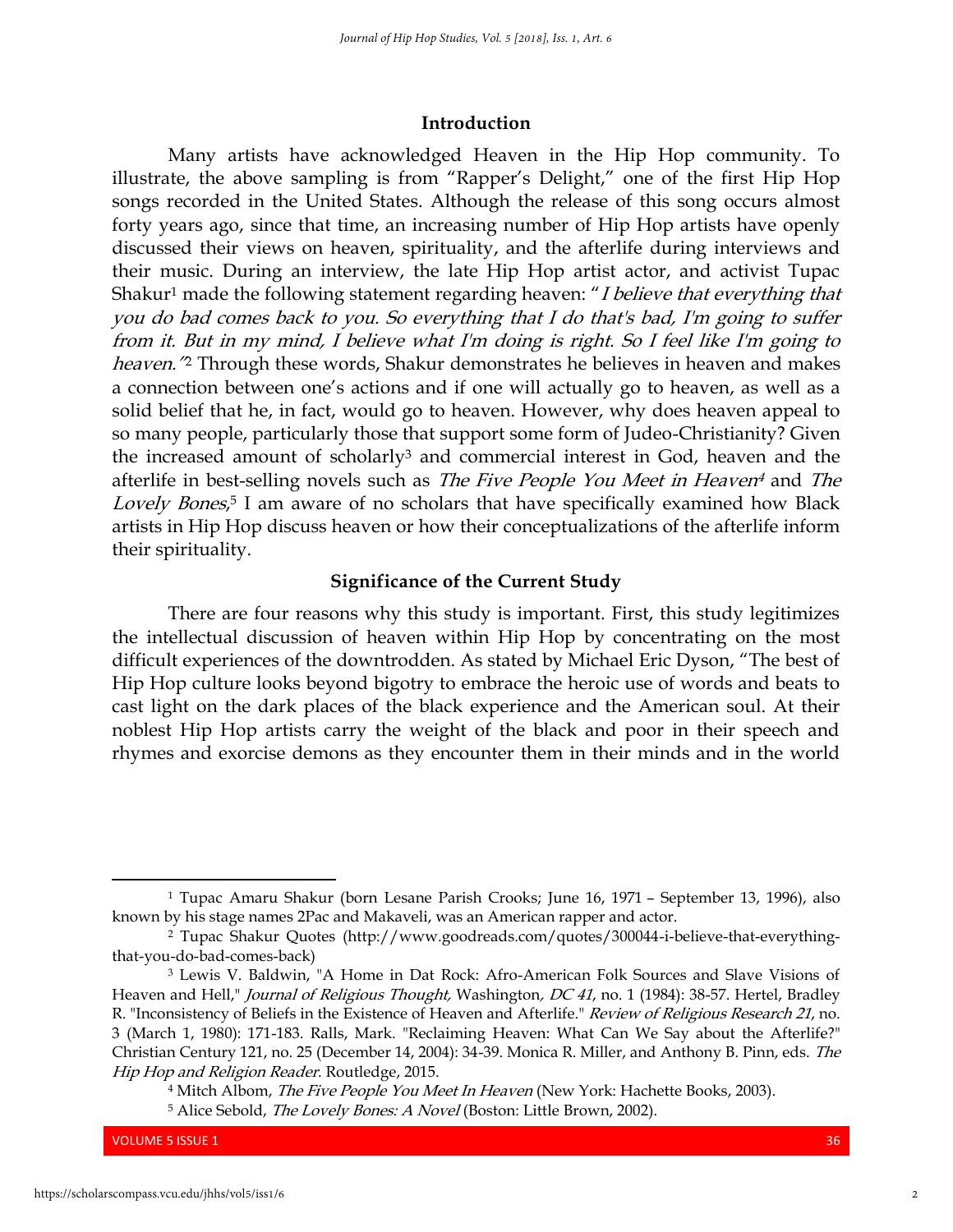around them."<sup>6</sup> Thus, by focusing on a multitude of Black realities, this study will further legitimize why this musical genre is a credible site for scholarly consideration.<sup>7</sup> Second, this work deliberately focuses on Black men whose experiences are categorically different from Black women. Specifically, Black men are substantially more likely (than Black women) to be perceived as a threat, $8$  to experience police violence, be incarcerated, and be murdered by police. 9

Third, this study contributes to and builds on current scholarship that relates to Black spirituality<sup>10</sup> and reveals how descriptions of heaven and spirituality relate to these constructs. In other words, this scholarly work will highlight how Hip Hop artists' perceive and discuss heaven as well as how their relationships with God and significant others inform their spirituality. Finally, this study juxtaposes earthly experiences versus those in heaven and examines how Black male mortals perceive heaven. Simply put, this study examines why the belief in heaven makes grim experiences on earth easier or more difficult to bear. Fundamentally, this study will answer the following two questions: (1) How is heaven described by Black male artists in Hip Hop? (2) How do

<sup>8</sup> Dawn Marie Dow, "The Deadly Challenges of Raising African American Boys: Navigating the Controlling Image of the 'Thug'," Gender & Society 30, no. 2 (2016): 161-188.

<sup>9</sup> Bernadette R. Hadden, Willie Tolliver, Fabienne Snowden, and Robyn Brown Manning, "An Authentic Discourse: Recentering Race and Racism as Factors that Contribute to Police Violence Against Unarmed Black or African American Men," Journal of Human Behavior in the Social Environment (2016): 1-14. Adrienne N. Milner, Brandon J. George, and David B. Allison, "Black and Hispanic Men Perceived to Be Large Are at Increased Risk for Police Frisk, Search, and Force," PloS One 11, no. 1 (2016); Aymer, Samuel R. "'I Can't Breathe': A Case Study—Helping Black Men Cope with Race-Related Trauma Stemming from Police Killing and Brutality," Journal of Human Behavior in the Social Environment 26, no. 3-4 (2016): 367-376. Cassandra Chaney and Ray Robertson, **"**Armed and Dangerous?: An Examination of Fatal Shootings of Unarmed Black People by Police," Journal of Pan African Studies 8, no. 4 (2015): 46.

<sup>10</sup> Cassandra Chaney, "Religiosity and Spirituality among Members of an African American Church community: A Qualitative Analysis," Journal of Religion & Spirituality in Social Work: Social Thought 27, no. 3 (2008): 201-234. Linda M. Chatters, Robert Joseph Taylor, Kai M. Bullard, and James S. Jackson, "Spirituality and Subjective Religiosity among African Americans, Caribbean Blacks, and Non‐ Hispanic Whites," Journal for the Scientific Study of Religion 47, no. 4 (2008): 725-737. Anthony Reddie, "Not Just Seeing, But Really Seeing: A Practical Black Liberationist Spirituality for Re-interpreting Reality," Black Theology 7, no. 3 (2009): 339-365. Michael Battle, The Black Church in America: African American Christian Spirituality, (Hoboken, NJ: Wiley-Blackwell, 2006).

#### VOLUME 5 ISSUE 1 37 NOVEMBER 2008 1 37 NOVEMBER 2009 1 37 NOVEMBER 2009 1 37 NOVEMBER 2009 1 37 NOVEMBER 37

<sup>&</sup>lt;sup>6</sup> Monica R. Miller, Anthony B. Pinn, and Bernard 'Bun B' Freeman, eds. *Religion in Hip Hop:* Mapping the New Terrain in the US. Bloomsbury Publishing, 2015, p. xiv. Michael Eric Dyson, Holler If You Hear Me (2006). Basic books, 2006. Dave Marsh, Heaven Was Detroit: From Jazz to Hip-Hop and Beyond. Wayne State University Press, 2017. Michael Sakamoto, "Flash: Butoh, Hip-Hop, and the Urban Body in Crisis." In Performing Utopias in the Contemporary Americas, pp. 71-86 (New York: Palgrave Macmillan US, 2017).

<sup>7</sup> Bakari Kitwana, The Hip Hop Generation: Young Blacks and the Crisis in African American Culture. (New York: Basic Books, 2002). Lindon Barrett, "Dead Men Printed: Tupac Shakur, Biggie Small, and Hip-Hop Eulogy." Callaloo 22, no. 2 (1999): 306-332. Alford A. Young, The Minds of Marginalized Black Men: Making Sense of Mobility, Opportunity, and Future Life Chances (New Jersey: Princeton University Press, 2004).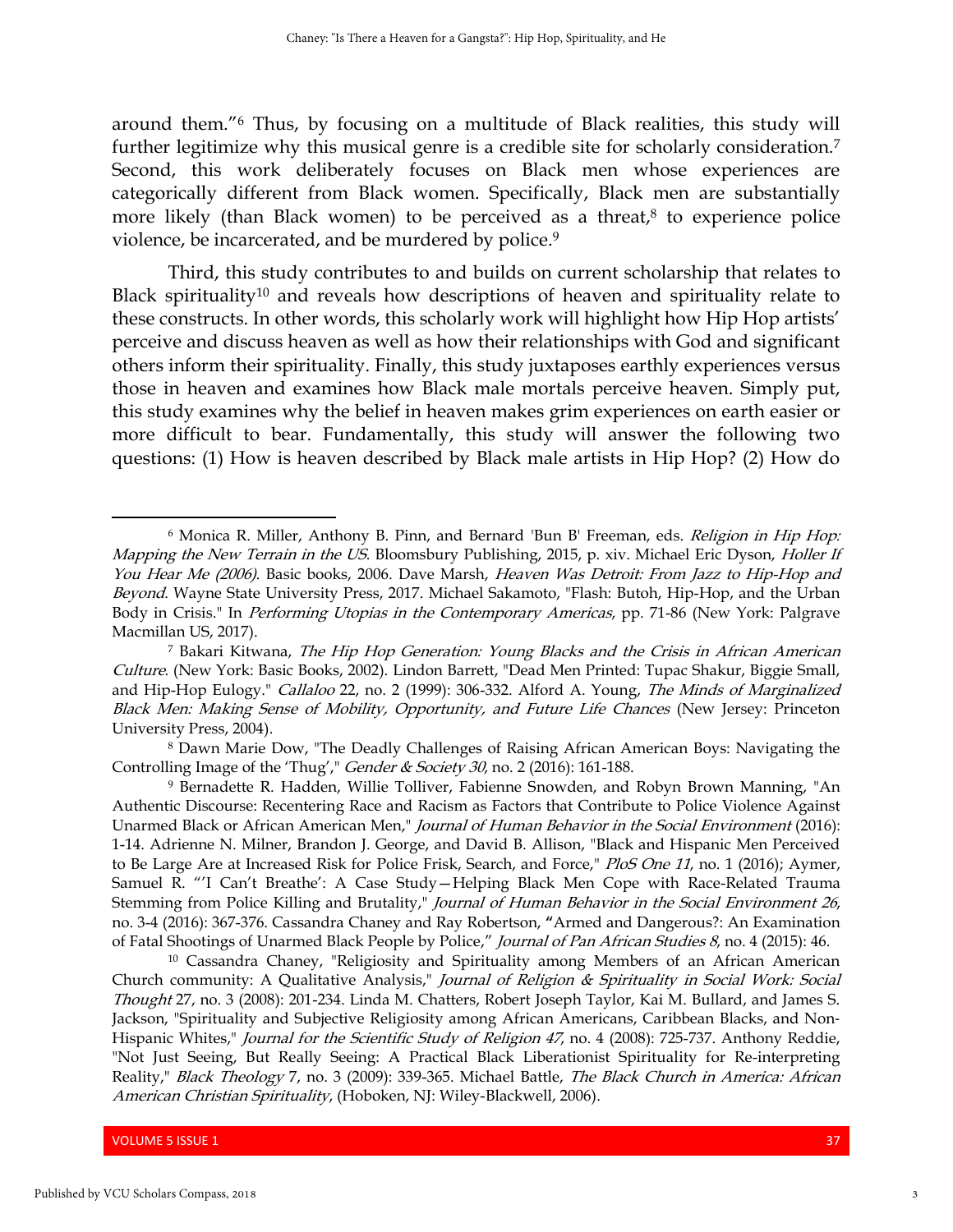Black male Hip Hop artists conceptualizations of heaven shape their perceptions of earthly experiences?

## **Review of Literature**

In this section, I provide a brief overview of key scholarship that relates to the experiences of African American slaves and how these experiences shaped their religious practices and conceptualizations of heaven. Included also within this overview is the salience of religion and spirituality for African Americans. Next, I provide the theoretical framework on which this study builds. Then, I describe the methodology utilized in this study. Following this, I present lyrics that support the primary themes revealed in this study.

## **Religion among Black Slaves**

Religion is inherently a part of the African culture and its salience has historical and contemporary relevance.<sup>11</sup> According to John S. Mbiti, "It [religion] is by far the richest part of the African heritage. Religion is present in all areas of human life. It has dominated the thinking of African peoples to such an extent that it has shaped their cultures, their social life, their political organizations and economic activities."<sup>12</sup> Of note, even when they migrate to other areas, forms of the African religious consciousness remain. Mbiti further notes: "When Africans migrate in large numbers from one part of the continent to another, or from Africa to other continents, they take religion with them. They can only know how to live within their religious context. Even if they are converted to another religion like Christianity or Islam, they do not completely abandon their traditional religion immediately: it remains with them for several generations and sometimes centuries."<sup>13</sup>

In a society in which they had no social power, $14$  the African slave relied on religion as a form of coping. According to Eugene Genovese,<sup>15</sup> religion for the Black slave had the dual purpose of setting a standard for behavior and providing the reason for human suffering: "The religion of Afro-American slaves, like all religion, grew as a way of ordering the world and of providing a vantage point from which to judge it. Like all religion it laid down a basis for moral conduct and an explanation for the existence of evil and injustice."<sup>16</sup> Through religion and a belief a God, the slaves envisioned a heaven where the weak and oppressed would receive vindication or

l

<sup>&</sup>lt;sup>11</sup> James H. Cone, "God and Black Suffering: Calling the Oppressors to Account," Anglican Theological Review 90, no. 4 (2008): 701-712. Stephen C. Finley, "Homoeroticism and the African-American Heterosexual Male: Quest for Meaning in the Black Church," Black Theology 5, no. 3 (November 1, 2007): 305-326.

<sup>&</sup>lt;sup>12</sup> John S. Mbiti, *Introduction to African Religion* (Long Grove, Illinois: Waveland Press, 2015), 10. <sup>13</sup> Ibid, pp. 14-15.

<sup>&</sup>lt;sup>14</sup> Ira Berlin, Generations of Captivity: A History of African-American Slaves (Cambridge: Harvard University Press, 2009).

<sup>&</sup>lt;sup>15</sup> Eugene D. Genovese, *Roll, Jordan, Roll: The World the Slaves Made* (New York: Vintage, 1976). <sup>16</sup> Berlin, Ibid, 162.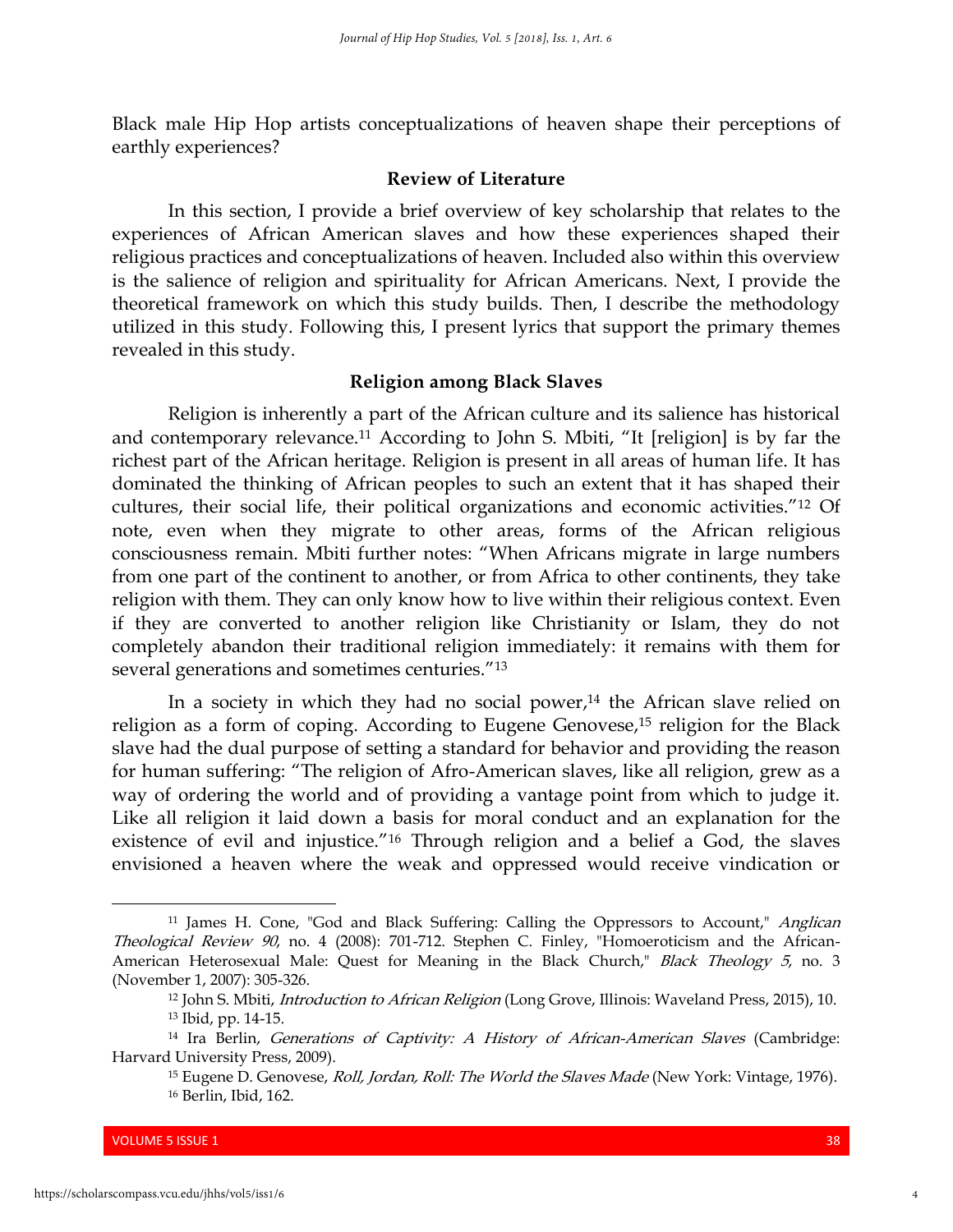liberation and a hell where their oppressors would be damned.<sup>17</sup> Essentially, in a world where they held no social power, religion made life on earth bearable for the slaves.

# **Heaven among Black Slaves**

Given their marginalized place on earth, the belief in heaven gave African slaves endurance and hope.<sup>18</sup> In particular, heaven's appeal is more vivid as the slaves more forcibly accept their oppressed state. In essence, heaven's most welcoming features corresponded nicely to all of the inhumane treatment endured by the slaves on earth. While earth was smelly, disorganized, chaotic, and dangerous, heaven was fragrant, clean, beautiful, and safe. Furthermore, although the slaves forcibly eat substandard food and wear tattered clothing, heaven was a place of abundant food, splendid clothes, delightful music, and running water; all luxuries denied so many slaves on earth.<sup>19</sup> Therefore, the African American slave relied on a God that would one day eradicate the racism, sexism, and classism that they experienced.<sup>20</sup>

Even though White slave masters promote the idea of racial segregation in heaven, the slaves opposed this idea. For example, Afro-American slaves rejected the slave masters' images of a heaven where Blacks and Whites would be separate and of a hell where disobedient slaves would meet their eternal fate. Instead of living their lives in a state of spiritual, emotional, and psychological despair, the slaves shaped a body of thought concerning the afterlife, which reflected their own experiences, values, and traditions. Quite simply, this collective body of thought regarding the life that began after the physical one ended gave the slaves hope and the strength to endure suffering.

Other slaves were confident that even if they were separate from their families and lost their lives, they would reunite with their loved ones in heaven. In the poem "I'm On My Way,"<sup>21</sup> a Georgia slave expressed confidence in the existence of heaven, looked forward to meeting his "brother" in heaven, and being in the presence of Jesus Christ:

If a seeker gets to heaven before I do <sup>L</sup>ook out for me, I'm on my way too. Shout, shout, the Heaven-bound King! Shout, shout, I'm on my way!

As one of the cornerstones of the Judeo-Christian belief system, heaven signifies

<sup>17</sup> Lewis V. Baldwin, "A Home in Dat Rock: Afro-American Folk Sources and Slave Visions of

Heaven and Hell," *Journal (The) of Religious Thought Washington, DC 41*, no. 1 (1984): 38-57.

<sup>&</sup>lt;sup>18</sup> Lawrence W. Levine, *Black Culture and Black Consciousness: Afro-American Folk Thought* from Slavery to Freedom (Oxford: Oxford University Press, 2007).

<sup>&</sup>lt;sup>19</sup> John Gordon Stackhouse, "Harleys in Heaven: What Christians have Thought of the Afterlife,  $\&$ What Difference it Makes Now," Christianity Today 47, no. 6 (June 1, 2003): 38-41.

<sup>&</sup>lt;sup>20</sup> Eric. Williams, *Capitalism and Slavery* (Chapel Hill: UNC Press Books, 2014).

<sup>21</sup> Federal Writers Project, Georgia Slave Narratives*:* A Folk History of Slavery in the United States from Interviews with Former Slaves (Native American Book Publishers, 1938).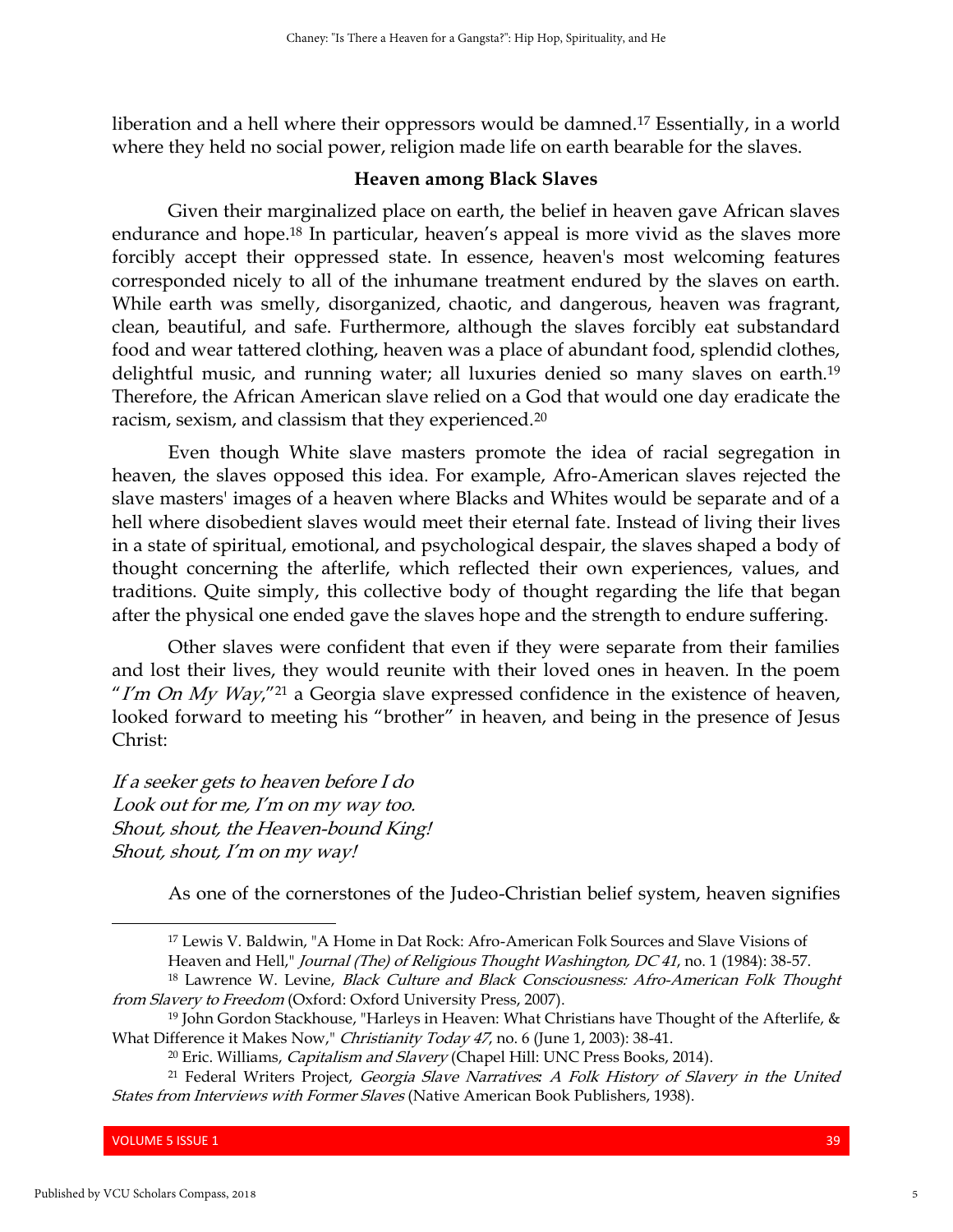a state of total bliss, happiness, and peace after death.<sup>22</sup> Therefore, heaven is the reward for those who have lived a good moral life, while the afterlife reserves for those who, more often than not, have failed to foster good relationships between themselves and others and themselves and God. While religious affiliation and church attendance are main predictors of belief in heaven and the afterlife, a prohibitive attitude toward premarital sexuality, abortion, and divorce laws were significant predictors of belief in the afterlife.<sup>23</sup>

## **Black Religiosity and Spirituality**

Although used interchangeably, it is important to make a distinction between "religiosity" and "spirituality." Over a decade ago, Mattis<sup>24</sup> categorized religiosity with organized worship and spirituality as "the internalization of positive values" religion as "a path" and spiritualty as "an outcome" and religion being tied to worship while spirituality being associated with relationships. However, there are racial distinctions regarding the salience of these constructs. Of note, Taylor and Chatters<sup>25</sup> find that when compared with Whites, African American and Caribbean Blacks were substantially more likely than Whites are to report that "both religion and spirituality" are important and less likely to indicate "just spirituality" or "neither" is important. Even given the utilization of self-report measures, African American Blacks are more likely than Caribbean Blacks and non-Hispanic Whites to indicate high levels of being spiritual and spirituality being an important facet of their lives.<sup>26</sup> Furthermore, Chaney's<sup>27</sup> subsequent work reveals religiosity links to external behaviors and internalized beliefs, and spirituality associates with acknowledging a "spiritual reality" and connecting to God. Furthermore, this scholar also found an interconnection between religiosity and spirituality that embodied having quality relationships with others, being mentally and emotionally connected to God, and doing what God requires.

For many African Americans, spirituality is associated with being involved with a religious organization, having a personal and intimate relationship with God, or

<sup>&</sup>lt;sup>22</sup> Abbott L. Ferriss, "Religion and the Quality of Life," *Journal of Happiness Studies 3*, no. 3 (2002): 199-215.

<sup>&</sup>lt;sup>23</sup> John G. Richardson and Georgie Ann Weatherby, "Belief in an Afterlife as Symbolic Sanction." Review of Religious Research 25, no. 2 (1983): 162-169.

<sup>24</sup> Jacqueline S. Mattis, "African American Women's Definitions of Spirituality and Religiosity," Journal of Black Psychology 26, no. 1 (2000): 101-122.

<sup>25</sup> Robert Joseph Taylor and Linda M. Chatters, "Importance of Religion and Spirituality in the Lives of African Americans, Caribbean Blacks and Non-Hispanic Whites," The Journal of Negro Education (2010): 280-294.

<sup>26</sup> Robert Joseph Taylor, Linda M. Chatters and James S. Jackson, "Correlates of spirituality among African Americans and Caribbean Blacks in the United States: Findings from the National Survey of American Life," Journal of Black Psychology 35, no. 3 (2009): 317-342.

<sup>27</sup> Cassandra Chaney, "Religiosity and Spirituality among Members of an African-American Church Community: A qualitative analysis," Journal of Religion and Spirituality in Social Work: Social Thought 11, (2008): 201-234.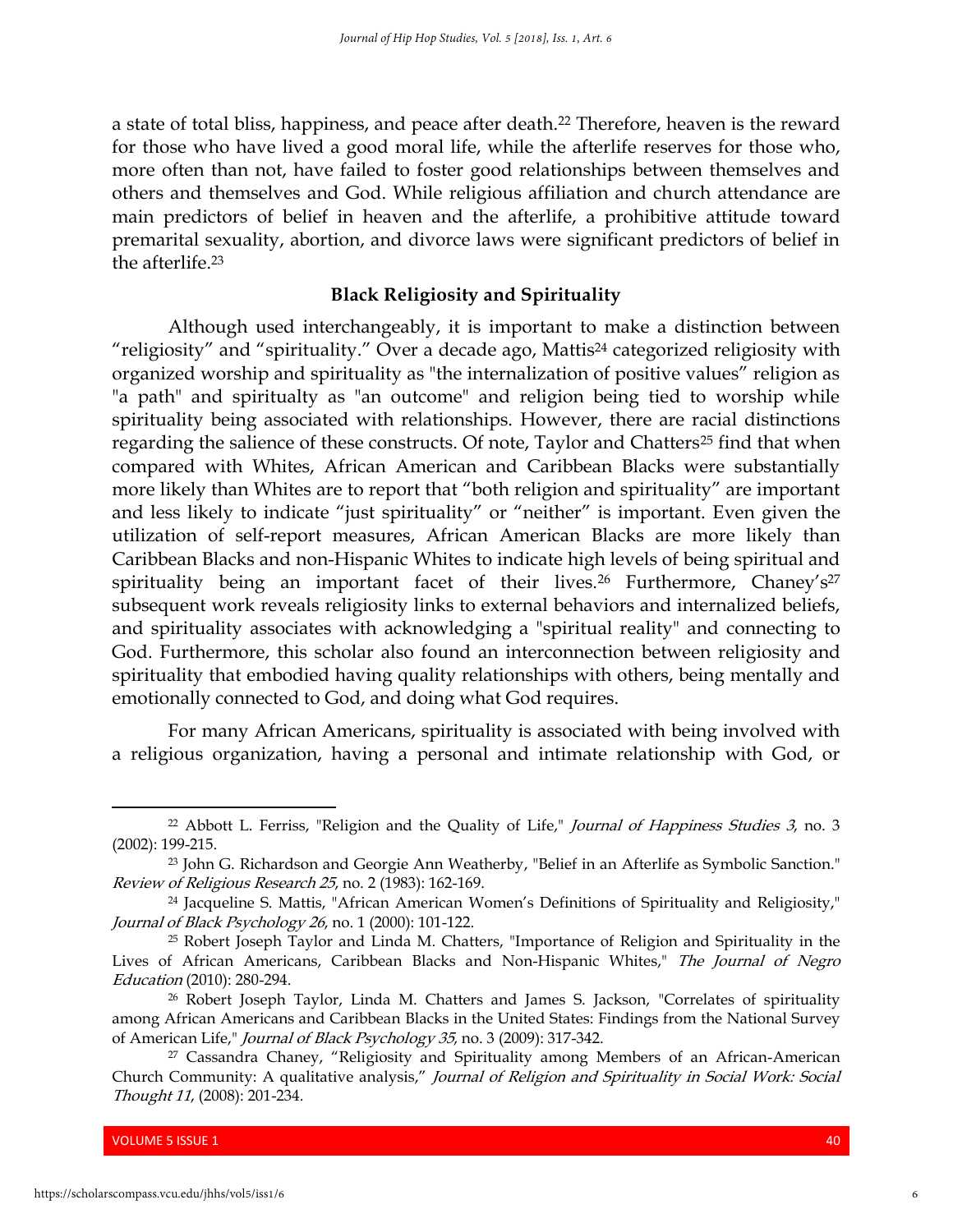frequently reading the Bible and relying in it as a source of comfort.<sup>28</sup> Even in terms of health management, hope and strength were hallmarks of spirituality.<sup>29</sup> In her examination of the salience of religiosity and spirituality among African American congregants and church staff in a Baptist Church in the Midwest, Chaney's<sup>30</sup> qualitative study indicated fellowship, evangelism and discipleship, "positive internal experiences," and strong family ties were the greatest benefits of church involvement for Blacks. In addition, this scholar found the provisions of "spiritual guidance," advice, hope, and social supports were the most salient features of religious involvement among church staff. Just as "positive internal experiences" allowed members of the church to best cope with problems, so did the provision of hope. According to Chaney, this hope was provided when members were faced with economic and financial difficulties and allowed them to feel as though they could "get through anything" with God's help.

## **Theoretical Framework**

The current study builds on a phenomenological framework, which focuses on the salience of words in a social context.<sup>31</sup> According to Lenore Langsdorf, $32$ "Phenomenology is, at the very least, a choice to study the environment from a situated location is actual experience and oriented toward particular aspects of the spectrum of human activity." Since language is one of the most influence factors in social interaction, a phenomenological approach allows scholars to understand the relationship between what one says or communicates; and the lived experiences of African Americans. As communication is central to the lives of Black men,<sup>33</sup> a phenomenological approach allowed me to examine "particular aspects of the spectrum of human activity," or specifically the relationship between what male Hip Hop artists said about heaven as well as their actual experiences on earth.

## **Method**

This study uses a qualitative approach that examined contextual themes present in song lyrics. In order to determine the songs chosen, this involves several steps. The first step involves determining all Hip Hop songs with the word "heaven" in the song title. The second step involved expanding the selection criteria, when appropriate. Since several songs specifically discussed heaven yet did not specifically use the word

 $\overline{a}$ 

<sup>28</sup> Bush, Ibid.

<sup>&</sup>lt;sup>29</sup> Dorothy Headley Knox, "Spirituality: A Tool in the Assessment and Treatment of Black Alcoholics and Their Families," Alcoholism Treatment Quarterly 2, no. 3-4 (1985): 31-44.

<sup>30</sup> Chaney, Ibid.

<sup>&</sup>lt;sup>31</sup> Melvin Pollner, *Mundane Reason: Reality in Everyday and Sociological Discourse* (New York: Cambridge University Press, 1987).

<sup>&</sup>lt;sup>32</sup> Lenore Langsdorf, "Why Phenomenology in Communication Research?," Human Studies 17, no. 1 (1994): 1.

<sup>33</sup> Mark P. Orbe, "'Remember, It's Always Whites' Ball': Descriptions of African American Male Communication," Communication Quarterly 42, no. 3 (1994): 287-300. Lauren Freeman, "Phenomenology of Racial Oppression," Knowledge Cultures 3, no. 1 (2015): 24-24.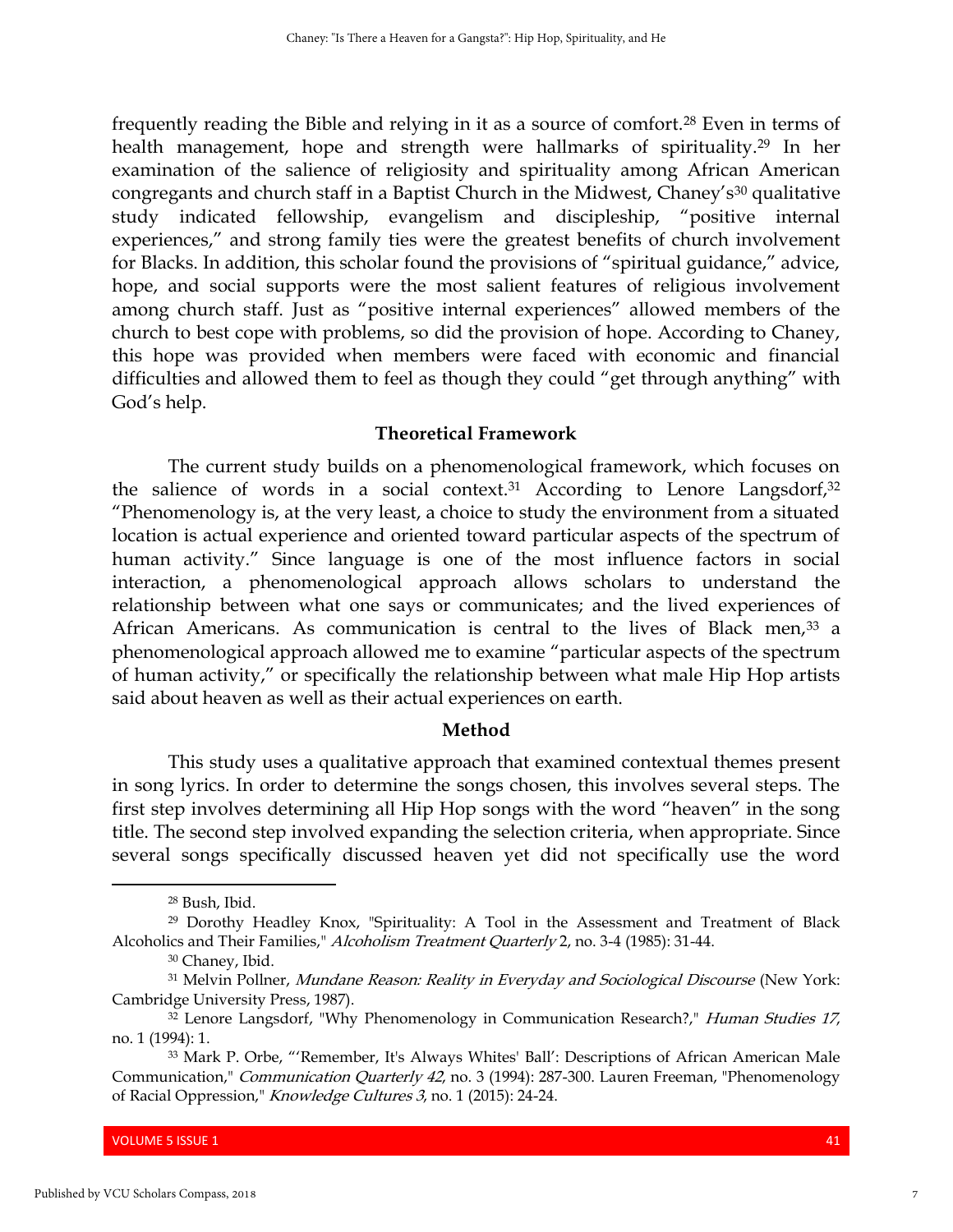"heaven" in the song title, I decide to include Hip Hop songs that did not have the word "heaven" in the title. Sole singers and groups were included in the analysis if the song's title and/or lyrics met the aforementioned criteria. This involves analyzing song titles from the following websites: (1) 20 Hip Hop Songs about Heaven and Hell [http://www.sosoactive.com/hip-hop-songs-about-heaven-and-hell/and;](http://www.sosoactive.com/hip-hop-songs-about-heaven-and-hell/and) and (2) Second, the complete lyrics of all songs were then analyzed, which were obtained from the following websites: [http://www.aaalyrics.com/,](http://www.aaalyrics.com/) [http://www.lyrics-now.com/,](http://www.lyrics-now.com/) [http://www.metrolyrics.com,](http://www.metrolyrics.com/) <http://www.sing365.com/index.html> and <http://www.songs-lyrics.net/> [The song title, singer or singers, year released, the individual or individuals that composed and produced the song and the genre are provided in Table 1].

|  | Song Title, Singer, Year Released, Composer, and Genre |  |  |  |  |
|--|--------------------------------------------------------|--|--|--|--|
|  |                                                        |  |  |  |  |

| <b>Song Title</b>                  | Singer/s                                   | Year | Writer(s)/Producer(s)                                                                                              | Genre   |
|------------------------------------|--------------------------------------------|------|--------------------------------------------------------------------------------------------------------------------|---------|
| When I Get to Heaven               | Ice Cube                                   | 1993 | Writers: O'Shea<br>Jackson; Brian<br>Gallow $(P/K/A)$<br>BRIAN G.); Marvin<br>Gaye; James Nyx<br>Producer: Brian G | Hip Hop |
| Suicidal Thoughts                  | Notorious B.I.G.<br>1994<br>Hall           |      | Writers: Christopher<br><b>Wallace and Robert</b><br>Producer: Lord<br>Finesse                                     | Hip Hop |
| Heaven Ain't Hard to<br>Find       | Tupac Shakur                               | 1996 | Writers: Shakur; QD3<br>Producer(s):                                                                               | Hip Hop |
| I Wonder if Heaven Got<br>a Ghetto | Tupac Shakur                               | 1997 | Writers: Soulshock;<br>Kenneth Karlin                                                                              | Hip Hop |
| I'll Be Missing You                | Puff Daddy and<br>Faith (featuring<br>112) | 1997 | Writers: Faith Evans;<br>Sauce Money; Sting;<br>Albert E. Brumley<br>(not credited on<br>album)                    | Hip Hop |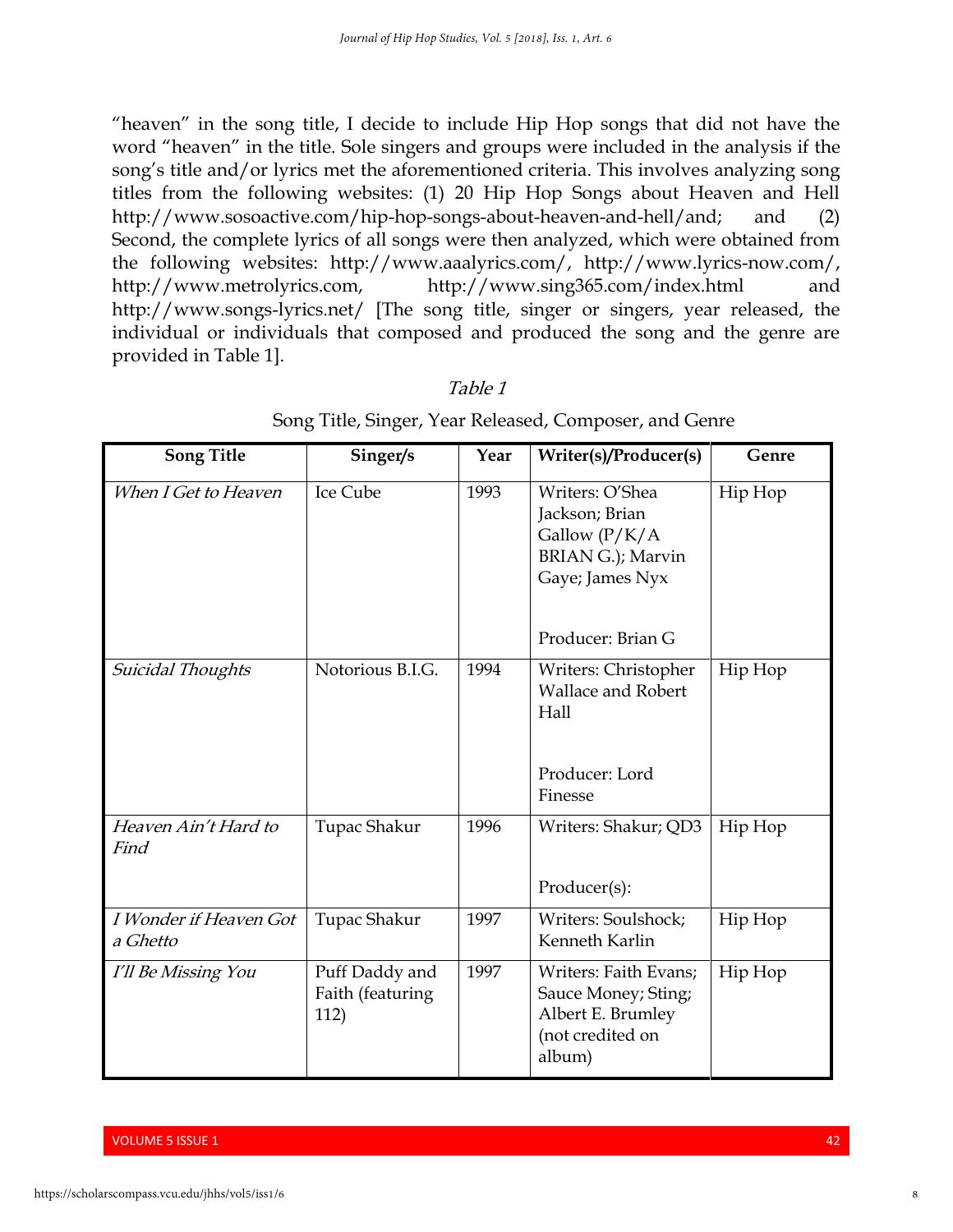|                                  |                                         |      | Producers: Puffy<br>Daddy; Stevie J                                                                    |         |
|----------------------------------|-----------------------------------------|------|--------------------------------------------------------------------------------------------------------|---------|
| Ask Heaven                       | Heavy-D<br>(featuring Chico<br>DeBarge) | 1999 | Writers: Heavy D;<br>Tony Dofat; Erick<br>Sermon; The Ummah                                            | Hip Hop |
| Tha Crossroads                   | Bone Thugs N<br>Harmony                 | 1999 | Writers: Byron<br>McCane II, Anthony<br>Henderson, Steven<br>Howse; Charles<br>Scruggs                 | Hip Hop |
|                                  |                                         |      | Producer: D J U-<br><b>Neek</b>                                                                        |         |
| <b>I</b> Miss You                | DMX (featuring<br>Faith Evans)          | 2002 | <b>Writer: Earl Simmons</b>                                                                            | Hip Hop |
| Heaven                           | Nas (featuring<br><b>Jully Black)</b>   | 2002 | Writers: Ajene<br>Griffith (aka<br>"Agile"); Karl Amani<br>Wailoo (aka<br>"Saukrates")                 | Hip Hop |
| Heaven                           | Scarface<br>(featuring Kelly<br>Price)  | 2002 | Writers: B. Jordan, K.<br>West, T. Jones, K.<br>Price, R. Moore Jr.<br>Producers: T-Mix;<br>Kanye West | Hip Hop |
| Gotta Make it to Heaven          | 50 Cent                                 | 2003 | Writers: C. Jackson,<br>D. Wesley, Alla<br>Borisovna Pugacheva<br>Producer: Megahertz                  | Hip Hop |
| Is There a Heaven 4 a<br>Gangsta | Master P                                | 2005 | Writers:<br>Producers: Master P;<br>Beats by the Pound                                                 | Hip Hop |
| Heaven                           | John Legend<br>(featuring Kanye         | 2006 | Writers: John Legend<br>and Kanye West                                                                 | Hip Hop |

VOLUME 5 ISSUE 1 43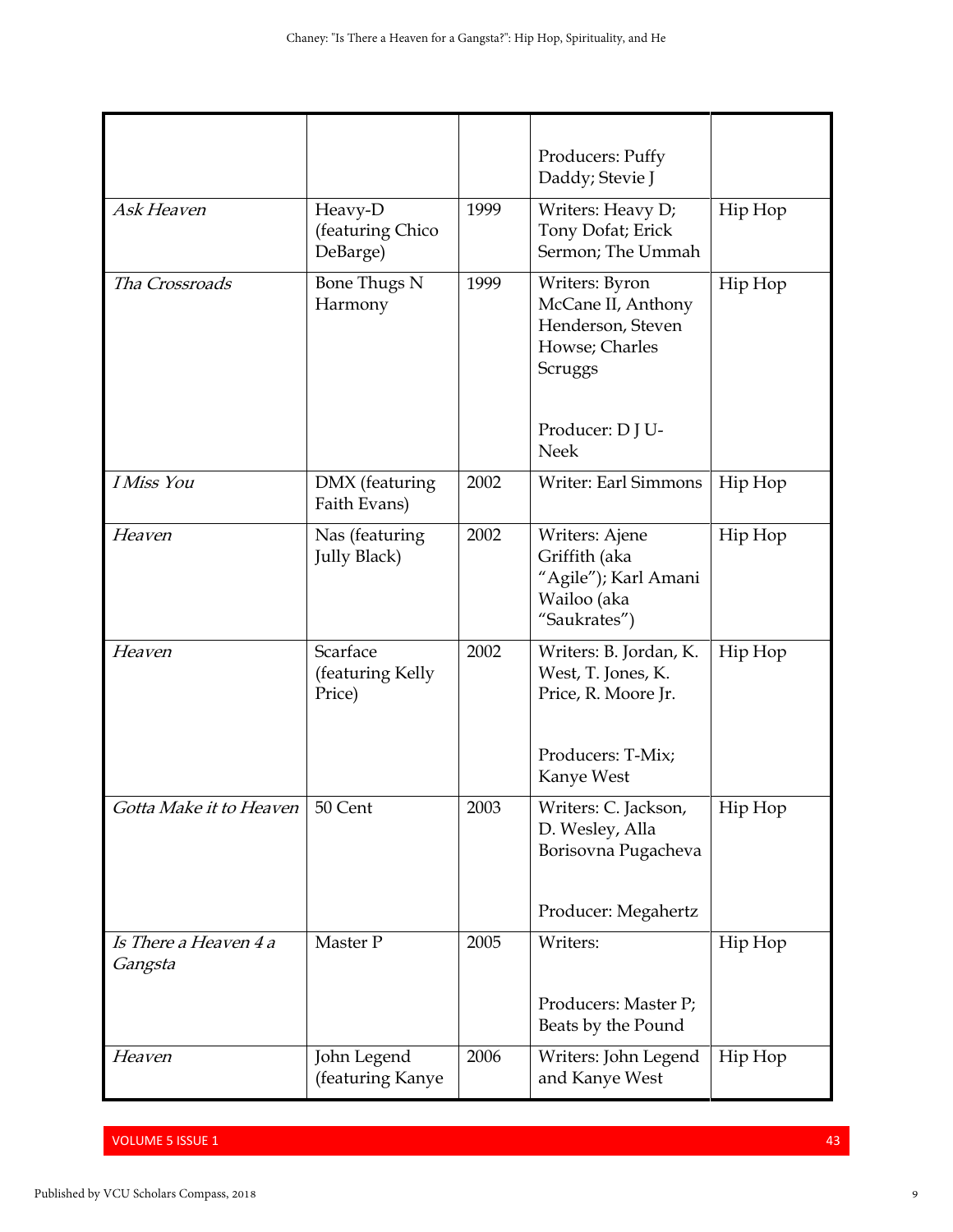|                                              | West)                                      |      |                                                                           |         |
|----------------------------------------------|--------------------------------------------|------|---------------------------------------------------------------------------|---------|
|                                              |                                            |      | Producers: John<br>Legend; Kanye West                                     |         |
| Live In The Sky                              | T. I (featuring<br>Jamie Foxx)             | 2007 | Writers: C. Harris; K.<br><b>McMasters</b>                                | Hip Hop |
|                                              |                                            |      | Producer: Keith<br>Mack                                                   |         |
| Heaven                                       | Underground<br>Kingz (UGK)                 | 2007 | Writer(s): Chad L.<br>Butler, Joseph<br>Johnson, Bernard<br>James Freeman | Hip Hop |
|                                              |                                            |      | Producers: Chad<br>Lamont Butler (aka<br>"Pimp $C$ "); N. O. Joe          |         |
| Hip-Hop Heaven                               | One Be Lo                                  | 2007 | Writers: 14KT (of the<br>Lab Techs)                                       | Hip Hop |
|                                              |                                            |      | Producers: 14KT (of<br>the Lab Techs)                                     |         |
| Heaven at Night                              | Kid Cudi                                   | 2009 | Writer: Scott Ramon<br>Seguro Mescudi (Kid<br>Cudi)                       | Hip Hop |
|                                              |                                            |      | Producer: Kareem<br>Johnson                                               |         |
| Heavenly Father                              | Fat Joe (featuring<br>Lil Wayne)           | 2010 | Producers: Raw<br>Uncut                                                   | Hip Hop |
| Heaven and Hell                              | Kendrick Lamar<br>(featuring Alori<br>Joh) | 2010 | Writer: Kendrick<br>Lamar                                                 | Hip Hop |
|                                              |                                            |      | Producer: Tommy<br><b>Black</b>                                           |         |
| All Dogs go to Heaven<br>(Nate Dogg Tribute) | The Game                                   | 2011 | Writer: Jayceon<br><b>Terrell Taylor</b>                                  | Hip Hop |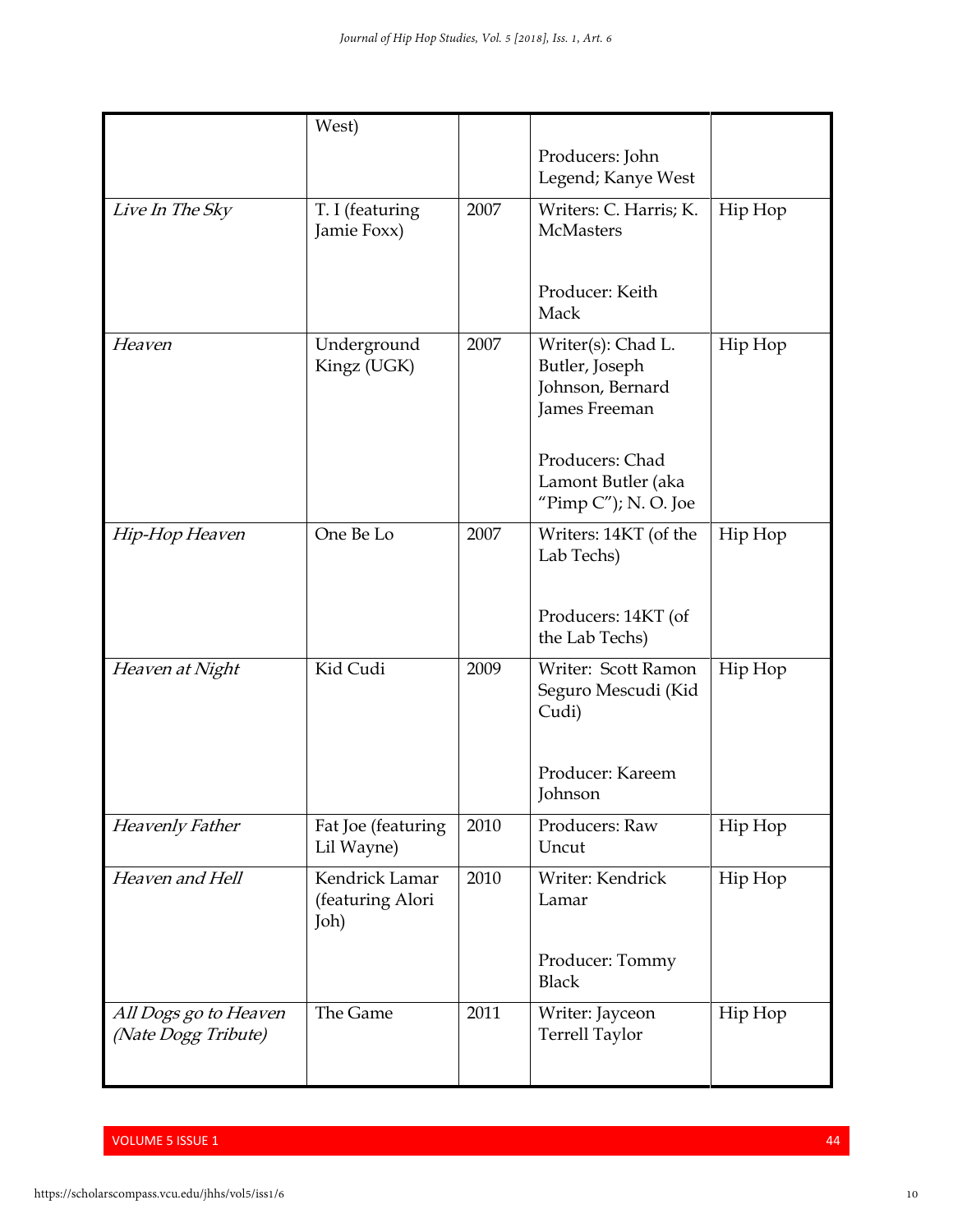|                                     |                                                                                |      | Producer:                                                                                                                                                                                                                                                    |         |
|-------------------------------------|--------------------------------------------------------------------------------|------|--------------------------------------------------------------------------------------------------------------------------------------------------------------------------------------------------------------------------------------------------------------|---------|
| I'm in Heaven (When<br>You Kiss Me) | Eminem<br>(featuring 'Lil<br>Wayne and Tyga)                                   | 2011 | Writer: Eninem<br>Producers: Eninem;<br>Dr. Dre                                                                                                                                                                                                              | Hip Hop |
| Heaven                              | Jay-Z<br>(featuring Justin<br>Timberlake)                                      | 2013 | Writers: Adrian<br>Younge; Michael<br>Stripe; Peter Buck;<br>Shawn Carter; Justin<br>Timberlake; Michael<br>Mills; Terius Nash;<br>Timothy Mosley;<br>Jermone Harmon;<br><b>William Thomas</b><br>Berry<br>Producers:<br>Timbaland; Jerome<br>"J-Roc" Harmon | Hip Hop |
| Heaven Only Knows                   | Towkio<br>(featuring<br>Chance the<br>Rapper, Lido,<br>and Eryn Allen<br>Kane) | 2015 | Writer: Towkio<br>Producer: Lido                                                                                                                                                                                                                             | Hip Hop |
| <b>Black Heaven</b>                 | <b>Boosie Badazz</b><br>(featuring J. Cole<br>and Keyshia<br>Cole)             | 2015 | Writers: Keyshia<br>Cole; Torence Hatch<br>Producers: Kenoe;<br>Samuel AsH                                                                                                                                                                                   | Hip Hop |

Second, after all songs were identified, the next part of the study involves: (1) identifying whether the song was provided by a solo artist or group; (2) determining the year that the song was released; (3) providing the individual or individuals that wrote and composed the song; (4) providing direct quotes from the songs that directly supported heaven; (5) providing a rationale for why the selected quotes directly support heaven; and (6) running statistical analyses on the aforementioned. The data were entered into a Statistical Program for the Social Sciences (SPSS), and frequencies revealed 12 songs (50% of the total number of songs) were provided by the artist and a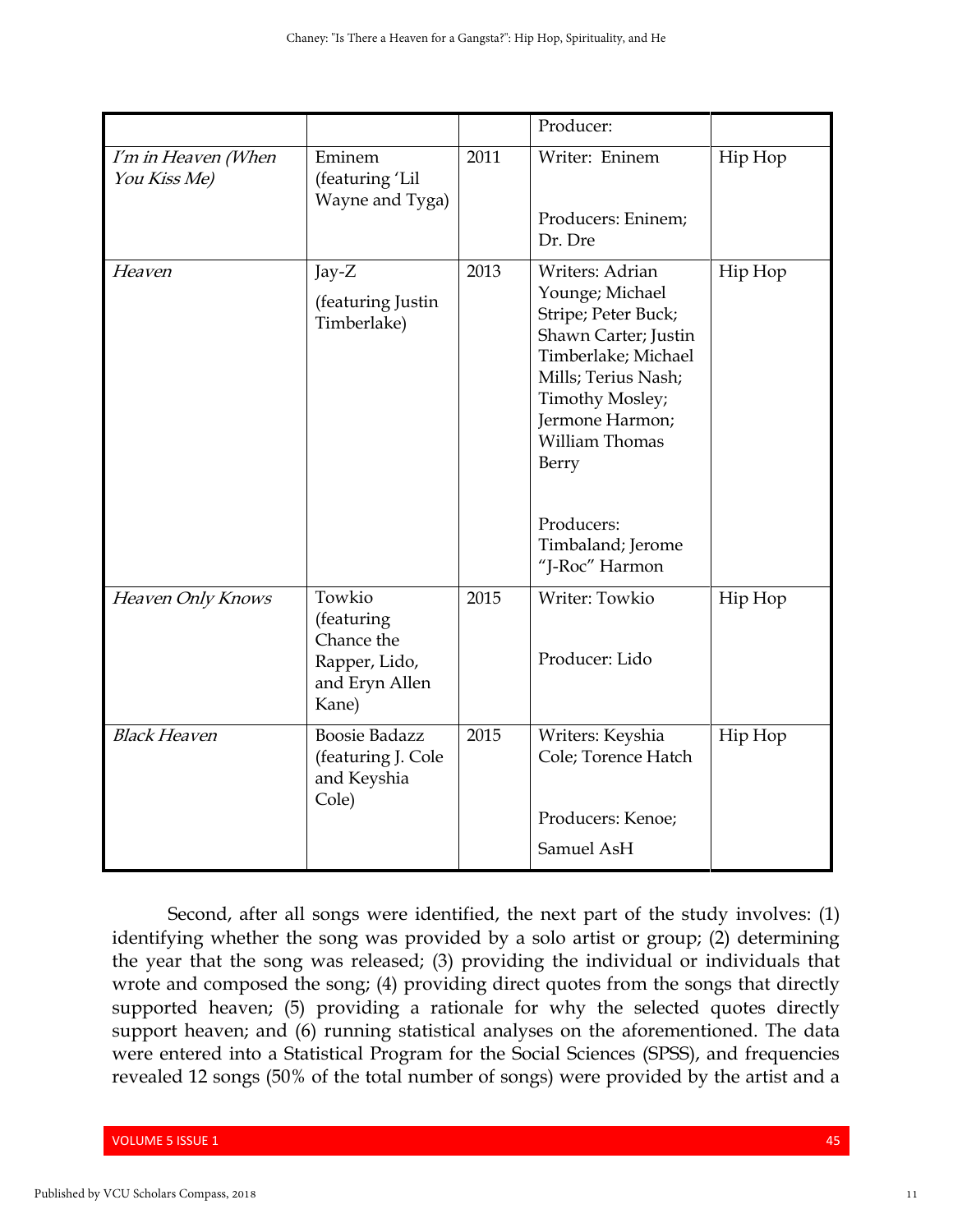featured singer or singers,<sup>34</sup> 10 songs (42% of the total number of songs) were provided by a sole-artist, and two songs (8%) were provided by a group (e.g., Bone Thugs N Harmony; Underground Kings). In addition, the artist wrote three songs (12%), the artist and another individual or individuals wrote 10 songs (38%) and 13 songs (50%) were written by an individual or individuals other than the artist. This systematic approach allowed me to respond to the questions of interest and established the validity and reliability of the research.<sup>35</sup>

Third, all songs were content analyzed using an open-coding process.<sup>36</sup> In order to determine the themes that would serve as the focus of the current study, words and phrases were the units of analysis. This involves a word-by-word and line by line examination of the complete lyrics of all songs, keeping track of any emerging themes that were present, and using those themes to answer the question of scholarly interest. Essentially, this method allows me to determine the patterns within and between songs as well as identify the themes regarding heaven described in the songs.

To further increase the validity, reliability, and trustworthiness of these categories, I create a Word file that includes the song title, author, and complete lyrics of all songs that were included in the study. An outside coder trained in qualitative methods receives instruction to become familiar with the typologies identified by the author, to thoroughly read the lyrics of all songs, and indicate in a separate column the typology identified in all songs. After a 97% coding reliability rate was established between me and the outside coder, it was determined that a working coding system had been established, and thus minimized the likelihood that personal biases from the author informed the outcomes presented herein.<sup>37</sup>

# **Presentation of the Findings**

There were 24 songs related to heaven. Specifically, an individual or individuals other than the artist wrote ten songs (42%), the artist and another individual or individuals wrote eight songs (33%), and the artist wrote six songs (25%). In addition, seven songs (30%) were produced in the 1990s; 11 songs (46%) were produced between 2000 and 2010; and seven songs (24%) were produced between 2011 and 2015.

Five artists provide a song with the title *Heaven*: (1) *Heaven* by Nas (featuring Jully Black) (2002); (2) Heaven by Scarface (featuring Kelly Price) (2002); (3) Heaven by

l

 $34$  A White male Hip-Hop artist provided one song. Eminem offered the song I'm in Heaven When You Kiss Me (2011) (featuring 'Lil Wayne and Tyga). However, he was included in the analysis because both of his featured artists were Black.

<sup>&</sup>lt;sup>35</sup> Gary King, Robert O. Keohane, and Sidney Verba, *Designing Social Inquiry: Scientific Inference* in Qualitative Research (Princeton, New Jersey: Princeton University Press, 1994).

<sup>&</sup>lt;sup>36</sup> Anselm Leonard Strauss and Juliet M. Corbin, *Basics of Qualitative Research*, Vol. 15 (Newbury Park, CA: Sage, 1990).

<sup>&</sup>lt;sup>37</sup> As the analysis of song lyrics did not include interview statements from any of the artists, one must note that the conclusions may not necessarily reflect the actual meaning that was the conceptualization of the writer and/or artist.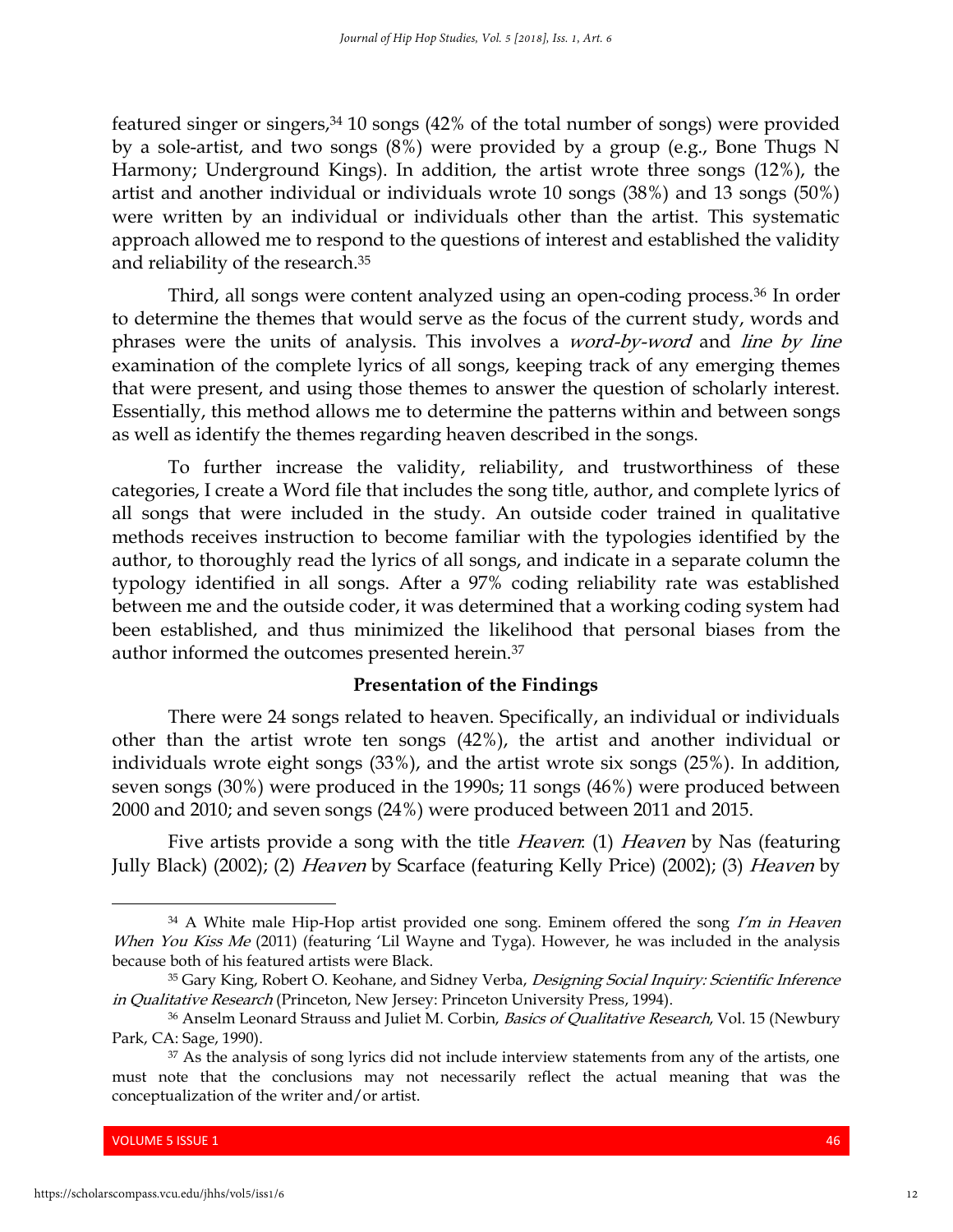John Legend (featuring Kanye West) (2006); (4) Heaven by Underground Kingz (UGK) (2007); and (5) Heaven by Jay-Z (Featuring Justin Timberlake) (2013). Furthermore, although the majority of artists provide one song (24 artists or 96% of the total number of songs analyzed), Tupac Shakur (4%) produced two songs related to heaven, namely (1) Heaven Ain't Hard to find (1996); and (2) I wonder if Heaven Got a Ghetto (1997).<sup>38</sup>

A qualitative content analysis of the 24 Hip Hop lyrics revealed Hip Hop artists described heaven in the following five ways: (a) Heaven as the Ultimate Reward; (b) Heaven as Segregated; (c) Heaven as Reunification with Loved Ones; (d) Heaven as Superior to Earth; (e) Heaven as Synonymous with Physical Activities. Heaven as the Ultimate Reward exemplified a description of heaven as the reward for having experienced and lived through difficulties on earth. Heaven as Segregated exemplified a description of heaven where the marginalized experiences of Blacks on earth is distinctly separate from others in heaven. Heaven as Reunification with Loved Ones exemplified a depiction of heaven as the site where those on earth who lost friends and loved ones in death reunite with them in heaven. Heaven as Superior to Earth exemplified a description of heaven in which the treatment of Blacks is superior to what is the experience on earth. Heaven as Synonymous with Physical Activities exemplified a description of physical (erotic) contact as being tantamount to heaven.

Of the five typologies, Heaven as the Ultimate Reward was demonstrated in 5 songs (20%), Heaven as Segregated was demonstrated in 5 songs (20%); Heaven as Reunification with Loved Ones was demonstrated in 4 songs (16%); Heaven as Superior to Earth was demonstrated in 4 songs (16%); and Heaven as Synonymous with Physical Activities was demonstrated by 2 songs (8%). [Theme of Heaven, Description of Heaven, Lyrical Examples, and Songs and Singer/s that demonstrate the Theme of Heaven are present in Table 2].

Table 2

Theme of Heaven, Description of Heaven, Lyrical Example, Songs and Singers that Demonstrate the Theme of Heaven

| Theme of Heaven                       | <b>Description of Heaven</b>                                                                                      | <b>Lyrical Example</b>                                          | Songs and Singer/s that<br>Demonstrate the Theme<br>of Heaven |
|---------------------------------------|-------------------------------------------------------------------------------------------------------------------|-----------------------------------------------------------------|---------------------------------------------------------------|
| Heaven as<br><b>Superior to Earth</b> | A description of heaven in<br>which the treatment of<br>Blacks is superior to what<br>is the experience on earth. | "And they won't<br>call me a nigga,<br>When I Get To<br>Heaven" | When I Get to Heaven<br>$\bullet$<br>by Ice Cube (1993)       |
|                                       |                                                                                                                   | "Hell it hurts just to                                          | • <i>Heaven</i> by Nas                                        |

<sup>38</sup> Derek Iwamoto, "Tupac Shakur: Understanding the Identity Formation of Hyper-Masculinity of a Popular Hip-Hop Artist." The Black Scholar 33, no. 2 (2003): 44-49.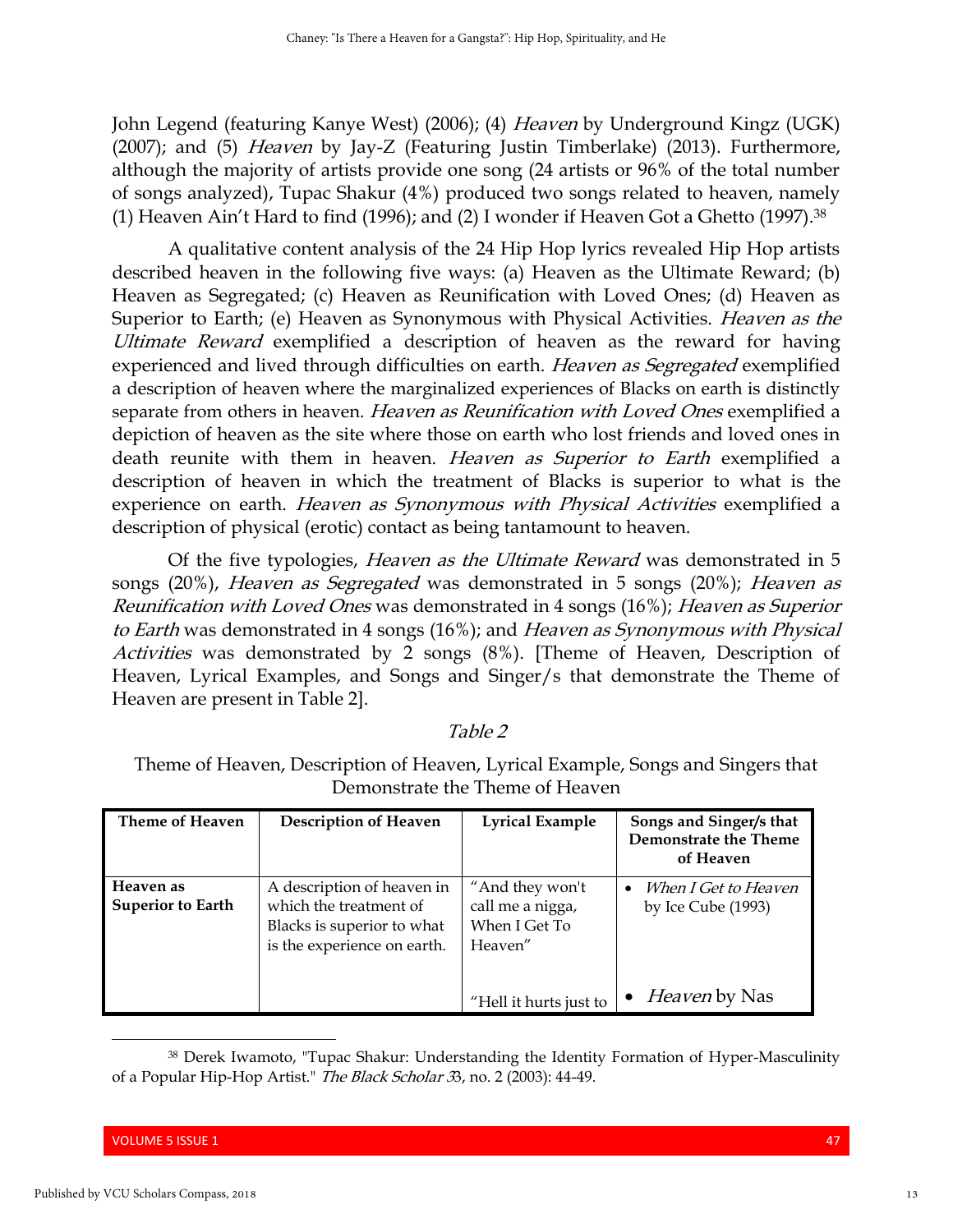|                                                             |                                                                                                                                                           | fathom the thought<br>wishing that I fled<br>the Earth"                                                                                                                                                                                  | (featuring Jully<br>Black) (2002)                                                              |
|-------------------------------------------------------------|-----------------------------------------------------------------------------------------------------------------------------------------------------------|------------------------------------------------------------------------------------------------------------------------------------------------------------------------------------------------------------------------------------------|------------------------------------------------------------------------------------------------|
| Heaven as the<br><b>Ultimate Reward</b>                     | A description of heaven as<br>the reward for having<br>experienced and lived<br>through difficulties on<br>earth.                                         | "I gotta make it to<br>heaven, for going<br>through hell<br>I gotta make it to<br>heaven I hope I<br>make it to heaven"                                                                                                                  | Gotta Make It To<br>$\bullet$<br>Heaven by 50 Cent<br>(2003)                                   |
|                                                             |                                                                                                                                                           | "So when I die I<br>hope I live in the<br>sky"                                                                                                                                                                                           | Live in the Sky by<br>٠<br>T. I. (featuring<br>Jamie Foxx)<br>(2007)                           |
| Heaven as<br><b>Reunification With</b><br><b>Loved Ones</b> | A description of heaven as<br>the site where those on<br>earth who lost friends and<br>loved ones in death<br>and/or are reunited with<br>them in heaven. | "See you at the<br>crossroads,<br>crossroads,<br>crossroads<br>So you won't be<br>lonely"                                                                                                                                                | <i>Tha Crossroads</i> by<br>$\bullet$<br><b>Bone Thugs N</b><br>Harmony (1999)                 |
|                                                             |                                                                                                                                                           | "I know you smilin'<br>down up there in<br>black heaven<br>I know you're<br>really proud of me<br>up there in black<br>heaven<br>I know you smilin'<br>down on me in<br>black heaven<br>Thinkin' of you til<br>the day we meet<br>again" | • Black Heaven by<br><b>Boosie Badazz</b><br>(featuring J. Cole<br>and Keyshia Cole)<br>(2015) |
| Heaven as<br>Segregated                                     | A description of heaven<br>where the marginalized<br>experiences of Blacks on<br>earth is distinctly separate<br>from others in heaven.                   | "I wonder if it's a<br>heaven up there for<br>real G's<br>For all the niggas in<br>the game, in the<br>game - uhh~!"                                                                                                                     | <i>Heaven</i> by<br>$\bullet$<br>Underground<br>Kingz (UGK)                                    |
|                                                             |                                                                                                                                                           | "And if I die, I<br>wonda if heaven's                                                                                                                                                                                                    |                                                                                                |

VOLUME 5 ISSUE 1 48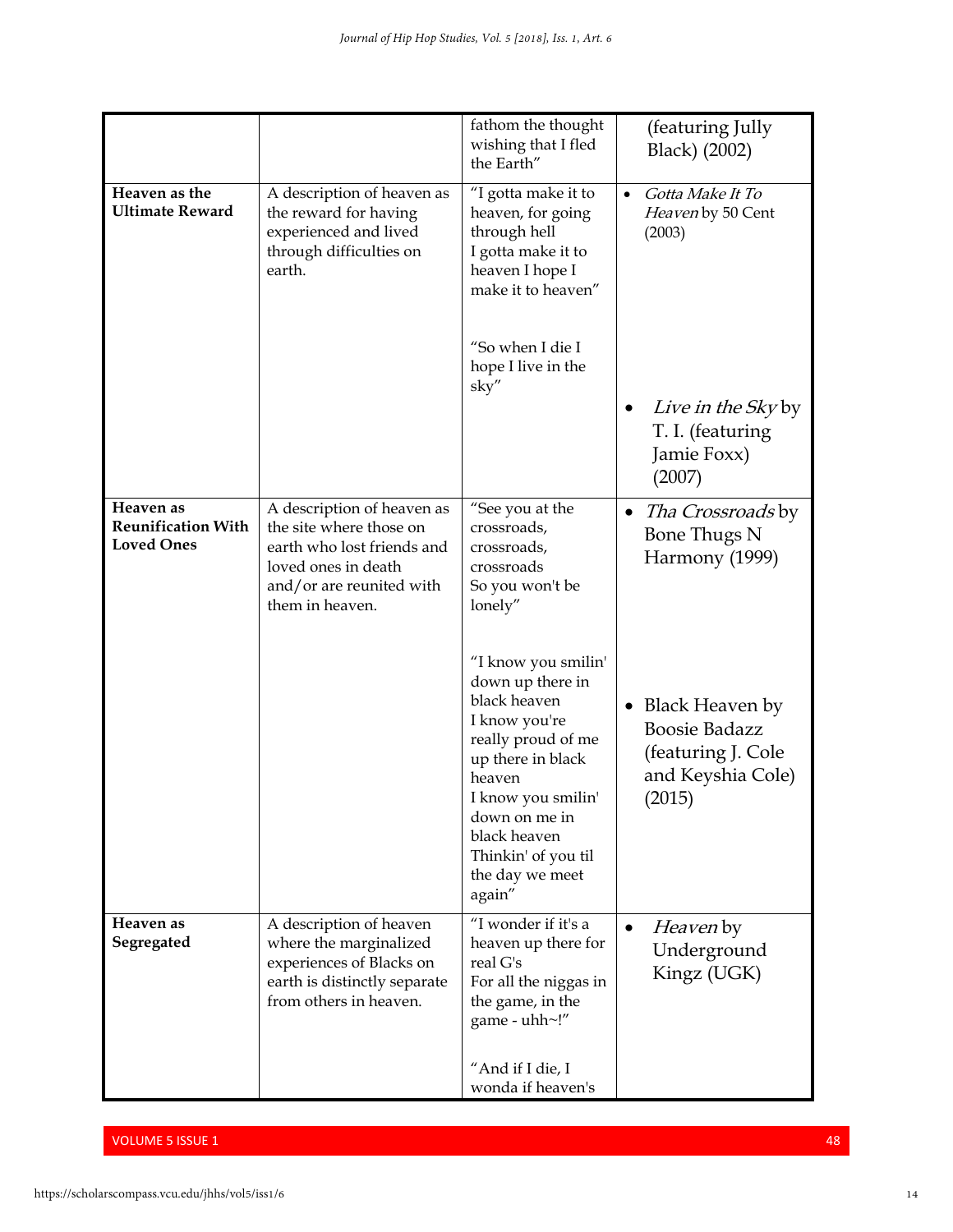|                                                            |                                                                                                                                   | got a ghetto.<br>I wonder if<br>heaven's got a<br>ghetto"<br>"Black heaven is a<br>place where people<br>like me go<br>Up there in black<br>heaven, black<br>heaven" | I Wonder if<br>$\bullet$<br>Heaven Got a<br>Ghetto by Tupac                                                   |
|------------------------------------------------------------|-----------------------------------------------------------------------------------------------------------------------------------|----------------------------------------------------------------------------------------------------------------------------------------------------------------------|---------------------------------------------------------------------------------------------------------------|
|                                                            |                                                                                                                                   |                                                                                                                                                                      | <b>Boosie Badazz</b><br>(featuring J. Cole<br>and Keyshia Cole)<br>(2015)                                     |
| Heaven as<br>Synonymous with<br><b>Physical Activities</b> | A description of heaven as<br>being synonymous with<br>physical activities (e.g.,<br>sensuality, drug<br>inducement, meditation). | "I'm making love<br>to your mind baby<br>Heaven ain't hard<br>to find"                                                                                               | Heaven Ain't Hard<br>to Find by Tupac<br>Shakur (1993)                                                        |
|                                                            |                                                                                                                                   | "I'm in heaven<br>when you kiss me<br>Heaven when you<br>kiss me<br>You were sent to<br>me from<br>Wonderland!"                                                      | I'm in Heaven<br>$\bullet$<br>(When You Kiss<br>Me) by Eminem<br>(featuring 'Lil<br>Wayne and Tyga)<br>(2011) |

# **Discussion**

Consistent with Baldwin's<sup>39</sup> earlier work, Black men in Hip Hop envision a heaven that reflects their experiences, values, and traditions. In particular, they believe in God and/or a Higher Power and look forward to seeing a heaven where the weak and oppressed would enjoy vindication or liberation and a hell where oppressors would be damned. This perspective on the afterlife represents one important example of how slaves fashioned a neo-Christianity.

l

<sup>39</sup> Lewis V, Baldwin, "A Home in Dat Rock: Afro-American Folk Sources and Slave Visions of Heaven and Hell," Journal (The) of Religious Thought Washington, DC 41, no. 1 (1984): 38-57.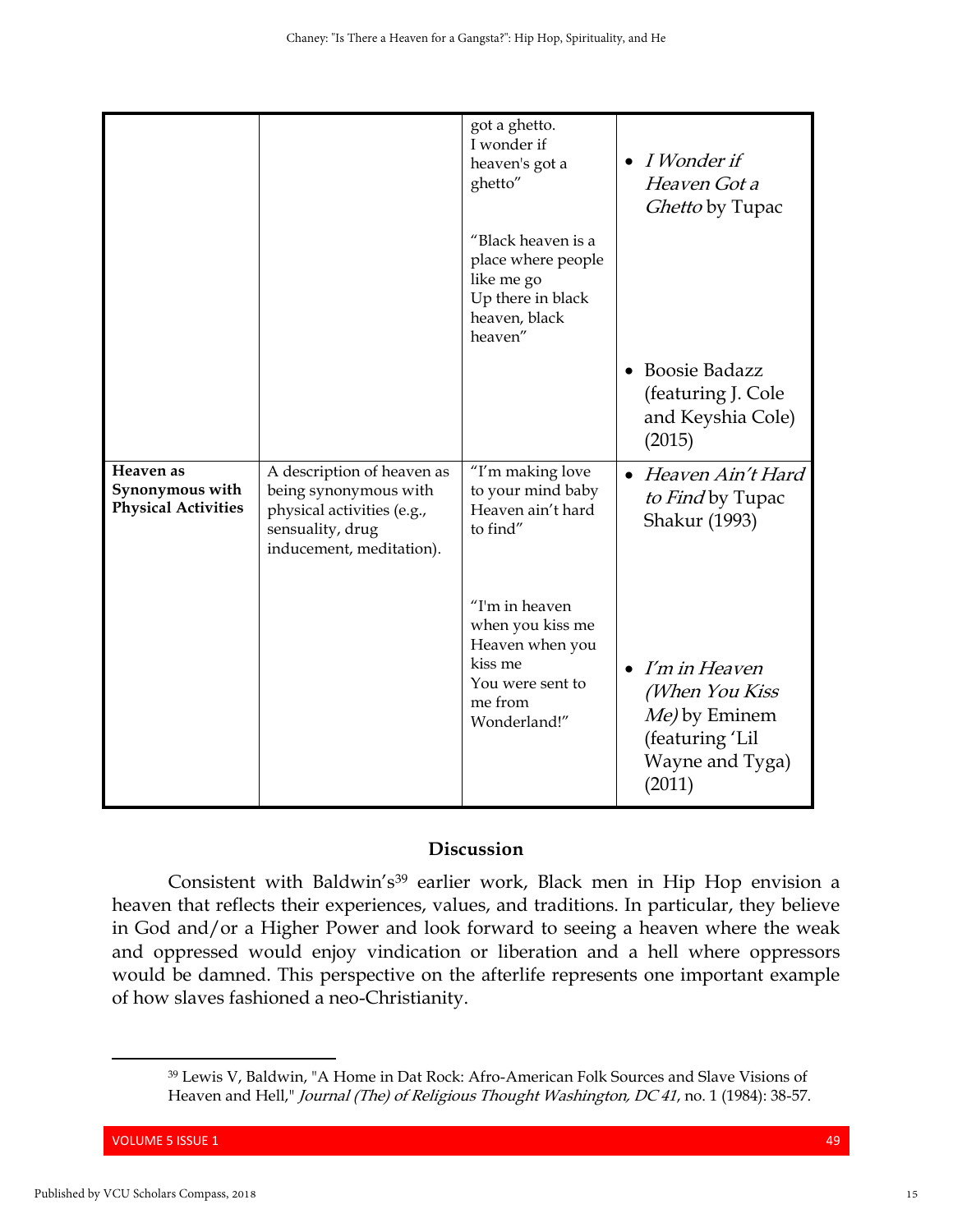#### **Heaven as the Ultimate Reward**

Inherent to the Judeo-Christian belief system is the desire to be in the presence of God and heaven as the ultimate reward. In Gotta Make it to Heaven, 50 Cent shared how his near-death experience ("Been to ICU once, I ain't going again") and the sudden deaths of many of his friends ("First Zee got murked [murdered], then Raw got murked [murdered]. An homies still in the hood, why he ain't getting hurt") motivated him to pray to God ("God, grant me the serenity to accept the things I cannot change, the courage to change the things I can, and the wisdom to know the difference") and desire to go to heaven as a reward for a challenged life on earth ("I gotta make it to heaven, for going through hell, I gotta make it to heaven I hope I make it to heaven"). One might ask, "What is hell?" Well, for 50 Cent, hell is being in an intensive care unit (ICU) and losing "homies" or good friends "in the hood" to street violence. Even still, Black-on-Black crime was a reality that he was not sure whether he should accept, change, or deal with to the best of his ability ("God, grant me the serenity to accept the things I cannot change, the courage to change the things I can, and the wisdom to know the difference"). Thus, in a chaotic world, keeping heaven foremost in his thoughts helped him achieve and maintain serenity on earth.

Heaven is also the reward for caring for one's family and seeing these ones again. In Ask Heaven, Heavy D acknowledges the sacrifices that his parents made for him ("Mom and dad, bustin they ass, 14 years, In the night they would pass, each other, Tryin to raise six of us - one sister, four brothers, Two deceased, laid to rest, And I miss you cats, what I wouldn't give to bring you back, To fill the void that you left in my heart, Your last breath really tore me apart, And I'm sorry if I never said I loved you enough, I truly did") yet believed they will be waiting for him in heaven ("Ask, heaven, heaven - is there room for me? Cause I believe, that's where you'll be, Waiting for me, at the end of a stairway to heaven").

In addition, Black males that long for better conditions on earth will be satisfied when they reunite with loved ones in heaven. In *I'll Be Missing You*, Puff Daddy and Faith (featuring 112), reminisced about the sudden passing of their good friend and husband, Biggie Smalls.<sup>40</sup> Even though his death was untimely ("I'll be missing you, Thinkin' of the days, when you went away; What a life to take, what a bond to break, I'll be missing you") these artists were confident that Big is watching over them from heaven ("It's kinda hard with you not around (yeah); Know you in heaven smilin' down (eheh); Watchin' us while we pray for you; Every day we pray for you") and when they die, they will be reunited with Big again in heaven ("Somebody tell me why, One Black Morning; When this life is over; I know I'll see your face"). Of note, those on earth "pray for" Biggie, which may suggest that they hope that even though he engaged in inappropriate behaviors on earth, he will finally find God's favor in heaven.

l

<sup>40</sup> Christopher George Latore Wallace (May 21, 1972 – March 9, 1997), better known by his stage names The Notorious B.I.G, Biggie, or Biggie Smalls, was an American rapper.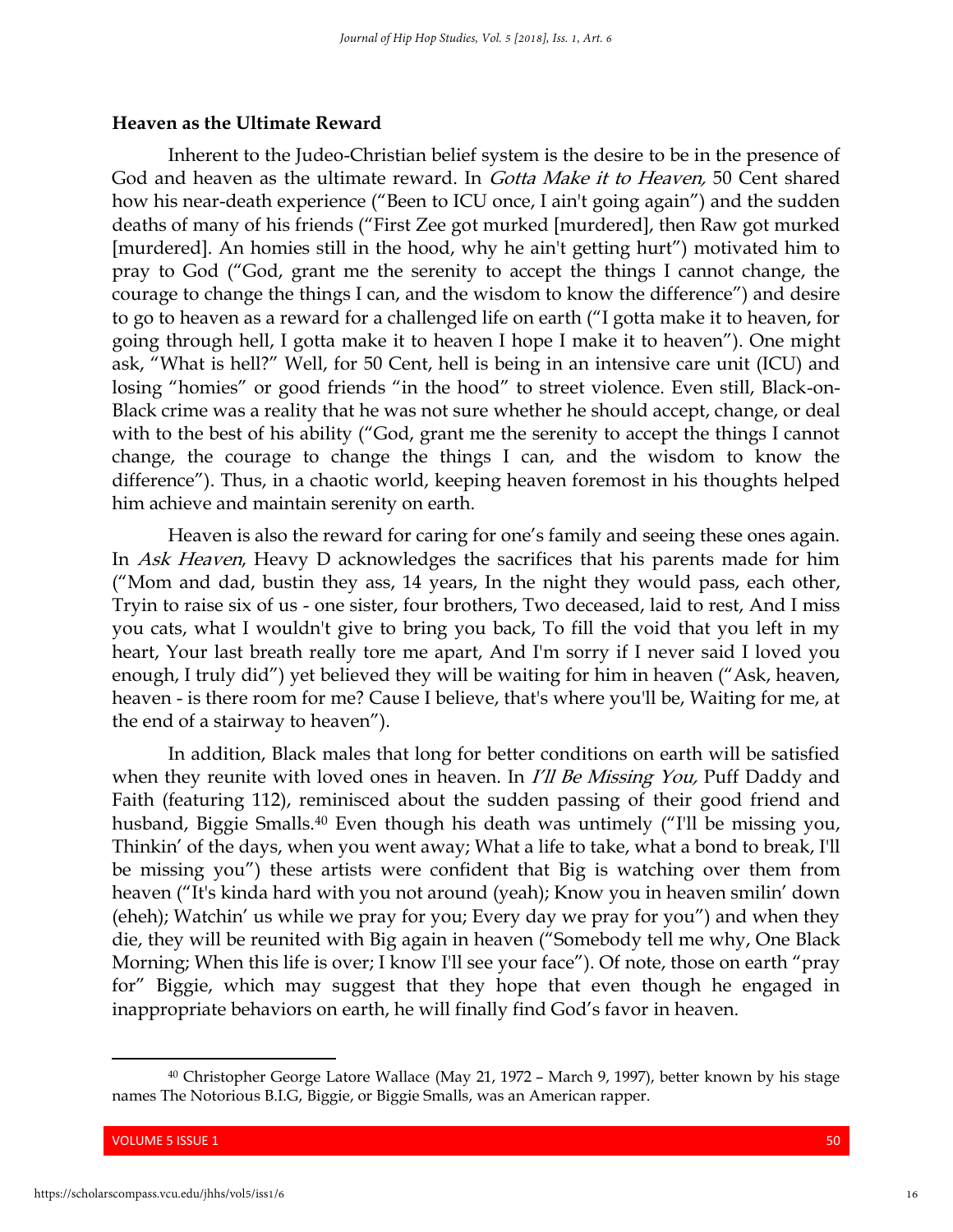#### **Religiosity and Heaven**

Some Black males touted religion as the basis for hope and compared religious experiences to being in heaven. In *Heaven*, Scarface (featuring Kelly Price) proudly declares that he is serious about religion ("Listening to different scriptures, they teach on God, and if you ain't never met him, don't speak on God, I'm serious about religion, this just ain't no song"), his firm belief in the Holy Spirit that positively changed his outlook on life ("And the voice is much louder than the voice you thought, was the voice of the holy spirit, you'll change your life when you hear it, and the next morning you wake up and the world will look lighter, the grass greener and the sun brighter"), and how his life changed when he allowed God in his life ("I know the feeling firsthand, I've witnessed the sight, when I allowed the lord to come in my life, and it was like heaven"). In the wake of asking forgiveness for his sins ("I ask him forgiveness for every sin I commit, hoping he gone let me stay on his list, I'm trying to get to Heaven") this Black male is aware that God communicates directly to him through His holy spirit.

In the tune *I Miss You by DMX* (Featuring Faith Evans), this Black male Hip Hop artist dedicated this song to his deceased grandmother. This woman used to encourage him ("You used to say "Don't worry, it's gone be ok"), give him needed discipline ("I remember the time when I was like, ten; crept up in the neighbor's yard, yeah, being hardheaded; you told me that I would get it; you said it and boy, did I get it) did so with love ("But after you spanked me, you hugged me, kissed me on my forehead, and told me that you loved me, and I saw that it hurt you more than it hurt me") but prayed to see his grandmother again ("I and like when everything comes to an end, I pray that I go to heaven to see you again, amen**").** In Da Crossroads, the group Bone Thugs-N-Harmony openly wondered why death occurs ("Can somebody anybody tell me why? Hey, can somebody anybody tell me why we die, we die?**"**), lamented the murder of a family member that was murdered in front of his home ("I miss my uncle Charles y'all, And he shouldn't be gone, in front of his home") as well as confirmed that they would see him and others in heaven ("See you as the crossroads, so you won't be lonely").

## **Condemnation of Religion in Hip Hop**

Not every musical offering heralds religion. Case in point: In When I Get to Heaven, Ice Cube criticizes Christianity and Catholicism ("Four hundred years of getting' our ass kicked, by so-called Christians and Catholics"), the reason why many attend church ("The church ain't nothin' but a fashion show"), and the end of racism ("And they won't call me a nigga, When I Get to Heaven"). In these lyrics, Ice Cube placed religion in a social and historical context. Even though Black people in America are more religious than other racial groups,<sup>41</sup> historically, Whites that oppressed the

<sup>41</sup> Cassandra Chaney, "Religiosity and Spirituality among Members of an African American Church Community: A Qualitative Analysis," Journal of Religion & Spirituality in Social Work: Social Thought 27, no. 3 (2008): 201-234.

VOLUME 5 ISSUE 1 51 SEPTEMBER 1988 STATE 1989 STATE 1998 STATE 1999 STATE 1999 STATE 1999 STATE 1999 STATE 199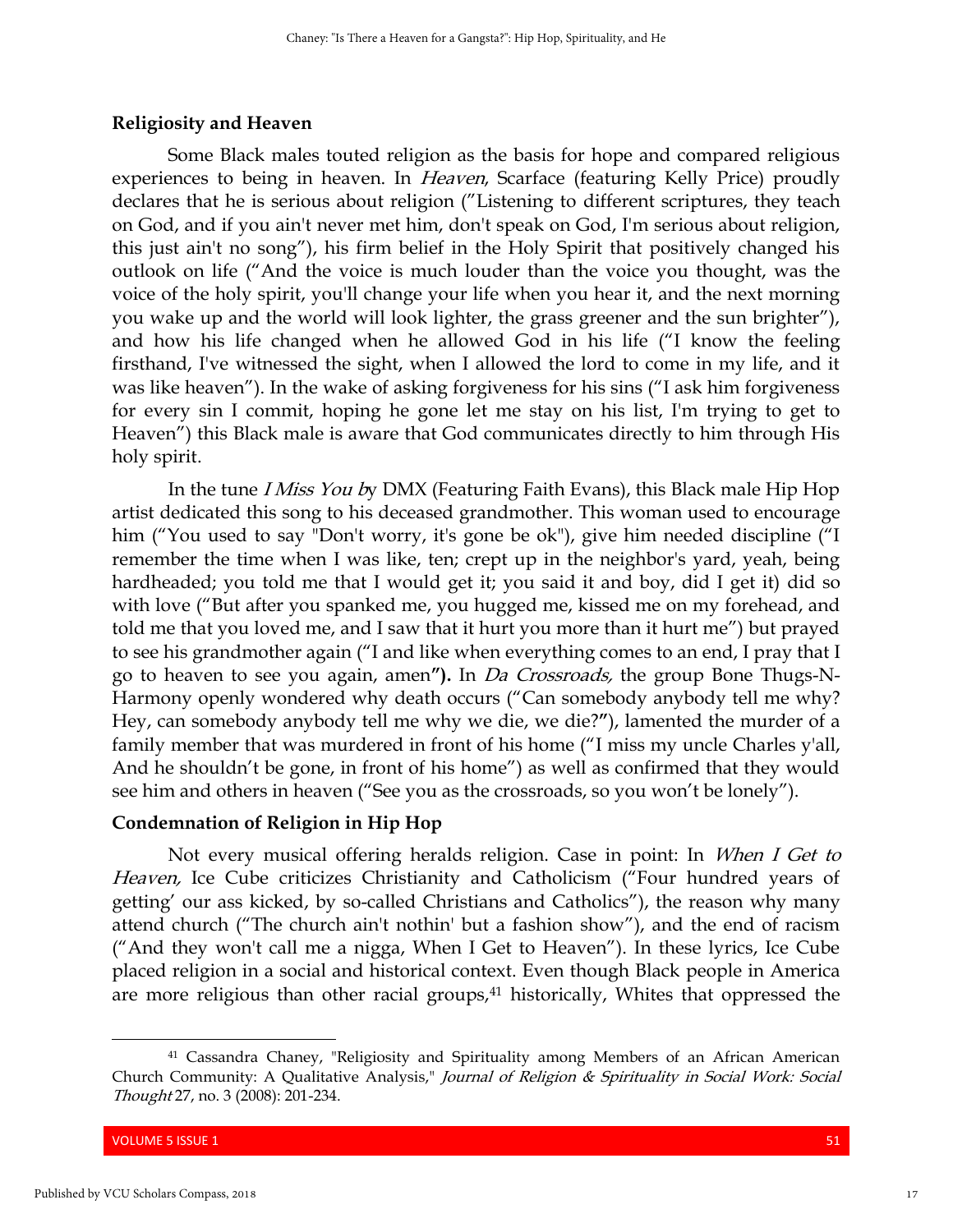slaves proudly touted themselves as Christians.

In support of the lyrics offered by Ice Cube, Nas also condemns the behavior of many professed-Christians. He began Heaven (featuring Jully Black) by questioning the motives of those who are religious and wondered whether they would change their thoughts and behaviors if they had a glimpse of heaven ("If Heaven was a mile away), would I pack up my bags and leave this world behind? (If Heaven was a mile away), or save it all for you? (If Heaven was a mile away), Would I, fill the tank up with gas and be out the front door in a FLASH"). In particular, Nas's condemnation of religious leaders that "do the devil's work" by sexually molesting children ("I know you heard the noise, Preachers touching on altar boys, Sodomizing not realizing God is watching before the Lord, How can they do the devil's work?), and engaging in promiscuous acts ("A man giving another man head in church") causes him to regret his existence on earth ("Hell it hurts just to fathom the thought wishing that I fled the Earth."). Thus, it seemed that a critical incongruence between what is said and what is actually done in the name of religion caused Nas to wonder whether those that promote heaven would actually see it themselves. Other Hip Hop artists believed religion in itself, is not a conduit to heaven.

In Heaven (featuring Justin Timberlake), the Hip Hop mogul Jay-Z question whether individuals have seen heaven ("Have you ever been to heaven? Have you ever seen the gates? Have you bow down to your highness? And do you know how heaven taste?"), and admitted to losing his faith in religion ("That's me in the corner; that's me in the spotlight; Losing my religion"). It was interesting that Jay-Z reiterated the same negative assessment of religion that was initially offered 25 years earlier by the alternative rock band, R. E. M. in the song, "Losing my Religion."<sup>42</sup> Similarly, in *Heaven* Only Knows, Towkio (featuring Lido, Eryn Allen Kane & Chance The Rapper), took seriously his role ("It's my job to make them think, and make music that they feel") and only heaven is aware of what the course of his life will be ("Where the end will go? Will I ever know? Heaven only knows"). Instead of promoting religious beliefs that support the Judeo-Christian belief in heaven, these artists believe it is their "job" to provoke critical thought and create their own spirituality,<sup>43</sup> separate from religion.

## **Intense Longing for Heaven**

Like the previous artists, T. I. is saddened by earthly realities and deeply longs to see heaven. In *Live in the Sky* (featuring Jamie Foxx), he discusses how the feelings

 $42$  "Losing My Religion" is a song by the American [alternative rock](https://en.wikipedia.org/wiki/Alternative_rock) band [R.E.M.](https://en.wikipedia.org/wiki/R.E.M.) The song was released as the first single from the group's 1991 album [Out of Time.](https://en.wikipedia.org/wiki/Out_of_Time_(album))

<sup>43</sup> Robert Joseph Taylor and Linda M. Chatters, "Importance of Religion and Spirituality in the Lives of African Americans, Caribbean Blacks and Non-Hispanic Whites," The Journal of Negro Education (2010): 280-294. Robert Joseph Taylor, Linda M. Chatters, and James S. Jackson, "Correlates of Spirituality among African Americans and Caribbean blacks in the United States: Findings from the National Survey of American Life," Journal of Black Psychology 35, no. 3 (2009): 317-342.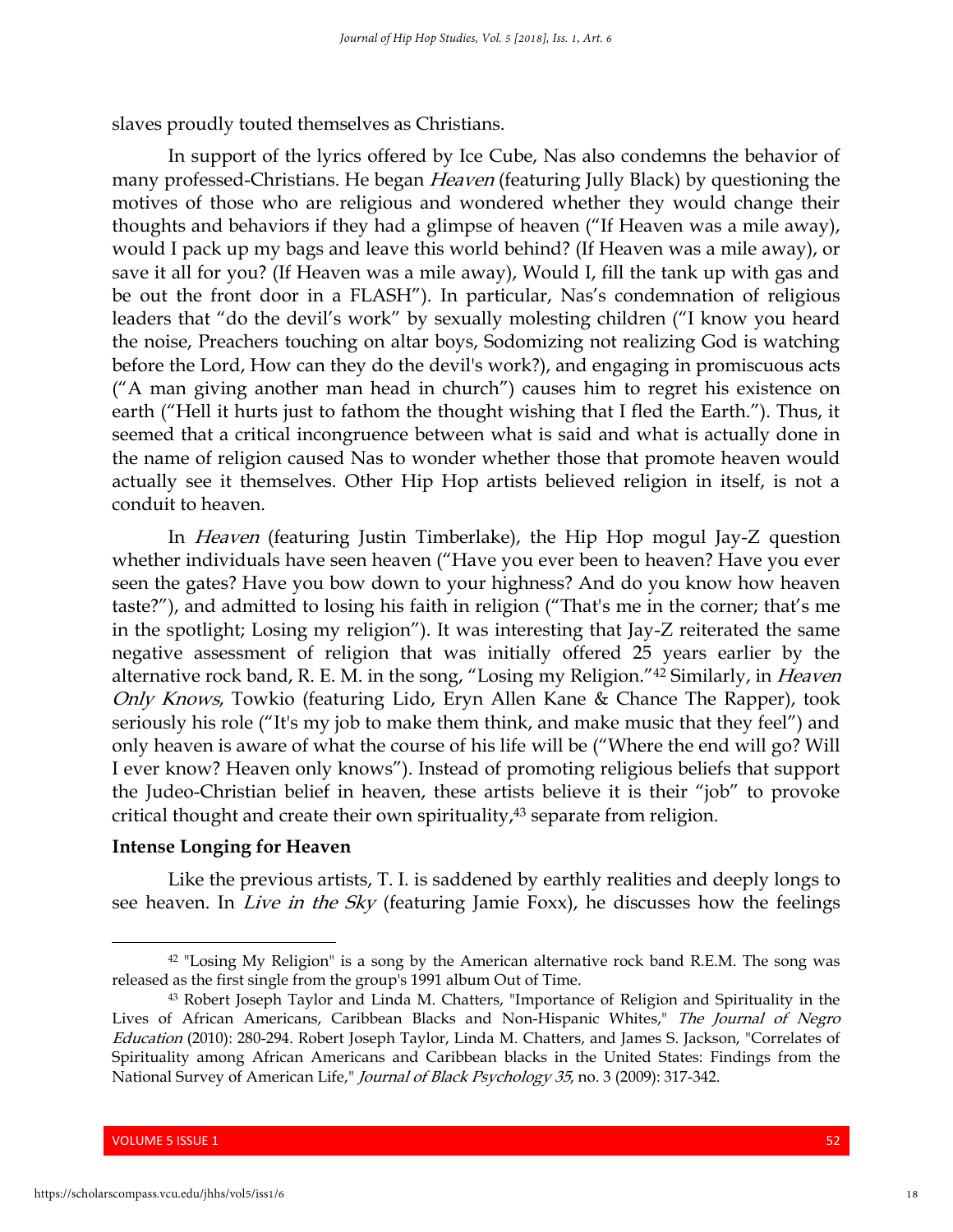associated with losing loved ones ("I like to dedicate this song to anybody who every lost somebody, to the grave, to the streets, to the jail cell, I done been in situations where I done had to cope with all three you know what I'm saying, I feel like the only thing I ain't done yet is die you know...") motivates him to remember the afterlife ("Just remember where you live while you're here ain't half as important as where you're gonna live when you leave"). Also, this Hip Hop artist is hopeful that despite "life's ups and downs" that he will live in heaven ("So when I die I hope I live in the sky.. All my folk who ain't survive, may they live in the sky... Tell God I wanna fly and let me live in the sky..."). In addition, T. I. mentions many of the unique social ills that affect Black people in America, namely being murdered in front of family members ("My cousin Toot ain't have to die right in front of his son and his wife, He lost his life struggling over a gun"), death due to a drug overdose ("Over-dosed on heroin died at 22"), and inequities in the legal system that render harsh penalties to Black men ("That's the way the game structured for real niggas to suffer"). Since he has no control over these realities, he looks forward to being in heaven, a place where these earthly experiences would no longer exist.

## **Spirituality and Heaven**

Other Black males in Hip Hop recounted physical and/or spiritual experiences that make heaven real. In *All Dogs go to Heaven (Nate Dogg Tribute)* the Game payed tribute to this influential Hip Hop pioneer. Until they enter heaven, Nate Dogg<sup>44</sup> and those that emulate him, smoke marijuana ("All dogs go to heaven, Til then (smoke weed everyday"), reminisce on those they lost (Easy-Z and Tupac), accept the inevitability of death ("No-one escapes death or drives to heaven in a Benz, But one things for sure, everybody gotta go"), and contemplate why God would allow someone so young to die ("Damn, he was only 41 so I'mma get high and just drink til this 40 done, But I really wanna cry, shit I really wonder why good n-ggas gotta die"). The desire to mentally, psychologically, and emotionally temporarily numb themselves from current pain may be the impetus for their meditation, alcohol consumption, and getting high. Although its message is hidden, in Heaven at Night, Kid Cudi detailed the experience of meditation, drinking alcohol ("Like how you feel if you drink some bud light, followed by Jag") and getting high from drugs during the night hours ("You feel so free like you're high as a kite"). For Cudi, the surreal experience of getting high ("Focus on floating, your focus is tight") was tantamount to being in heaven ("Heaven at nite…have you ever been to heaven at night?").

In contrast to Kid Cudi's use of meditation and drugs to get to "heaven at nite," other males want physical and emotional connection with a member of the opposite sex. In Heaven Ain't Hard to Find, Shakur earnestly spoke to a prospective lover. While he is aware of his reputation as a ladies man ("Although I know you've heard about my reputation") he is interested in making love to her body ("Touch me and let me activate

VOLUME 5 ISSUE 1 533 SAN FRANCISCO IN 1999 STATES AND THE RELEASED OF THE RELEASED OF THE RELEASED OF THE RELEASED OF THE RELEASED OF THE RELEASED OF THE RELEASED OF THE RELEASED OF THE RELEASED OF THE RELEASED OF THE RELE

l

<sup>44</sup> Nathaniel Dwayne Hale (August 19, 1969 – March 15, 2011), better known by his stage name Nate Dogg**,** was an American rapper, singer, and actor.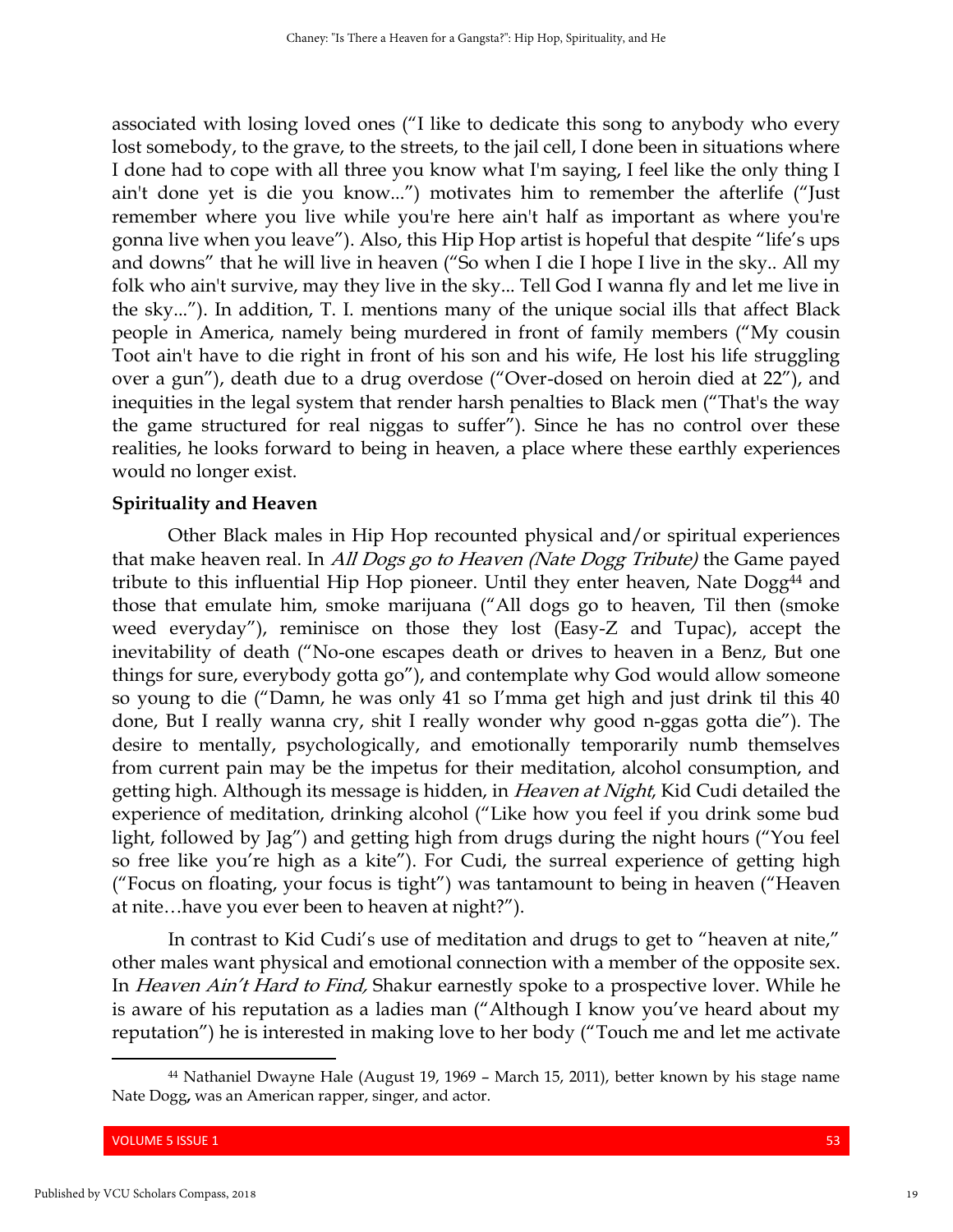your blood pressure, This thug pleasure helps the average man love better"), but most importantly, her mind ("I'm making love to your mind baby, Heaven aint hard to find"). Like Shakur, Eminem (featuring 'Lil Wayne and Tyga) in the song  $I'm$  in Heaven, spoke of sensual love ("I'm in heaven when you kiss me, show me how you miss me, Take me with you back to Wonderland") as well as how attached he feels to his lover ("You capture me with a stare, I'll follow you anywhere"). Thus, for these men, the physical love of a female can help mitigate many of their everyday stress.

While other artists spoke about their impending death, in the song "Hip-Hop Heaven" ONE.B.LO chronicled how quickly his life could end. In this musical rendering, this artist wakes up with his family ("I feel asleep early, woke up this mornin right side of the bed; The rest of the fam was sleep, I didn't want to wake 'em") and creates music ("I'm in the mood for makin some music and so I hit the basement; When it comes to writin this song, I'm not as patient") and engages in a hard day of work; only to eventually learn he is a ghost ("On my way to the room, I hear my lady on the phone; She moan, cryin and dyin inside, feelin alone; Almost finished packin, said she gotta get goin; Need a change and she can no longer live in this home; I stand lookin confused, with boxes before me; I called her name three times, she only ignored me"), is deceased and now resides in Hip Hop heaven ("She held a newspaper in her hands, it read: "Local rapper, One Be Lo, age 30, found dead"; I'm in hip-hop heaven"). Thus, it seemed that a fleeting existence on earth makes the appeal of a Hip Hop heaven all the more necessary.

Essentially, Black males in Hip Hop create a spiritual connection to heaven and present heaven as an alternative to earth that is welcoming, loving, and eternal. As previously mentioned, one of the ways they do this is by recasting heaven as a place where they will one day see their loved ones and everyday racism on earth do not exist. For example, Ice-Cube was confident that he would not called a "Nigga" in heaven and Bone Thugs N Harmony looked forward to seeing their loved ones "at the crossroads," or the junction between heaven and hell. However, embedded in every dream of life beyond death for these Black men also lied the threat of discontinuity. Thus, the living wondered whether they would retain their earthly identities in heaven, whether they will possess the memories, desires and affections that made their earthly lives unique, or the kind of heaven they would actually see.

## **A Racially Segregated Heaven**

Other males in Hip Hop envisioned a racially segregated heaven. In I Wonder if Heaven Got a Ghetto, Tupac described how an absent father ("Was it my fault poppa didn't plan it out? Broke out left me to be the man of the house") led to his decision to sell drugs to support his family ("I couldn't take it, had to make a profit; Found a block, got a glock, and I clocked grip, Makin G's was my mission, Movin enough of this shit to get my momma out the kitchen"). In addition, Shakur mentions conditions that are "here on earth" such as racism ("I see no changes, all I see is racist faces, misplaced hate makes disgraced races") and the mass incarceration of Black men ("And ain't a secret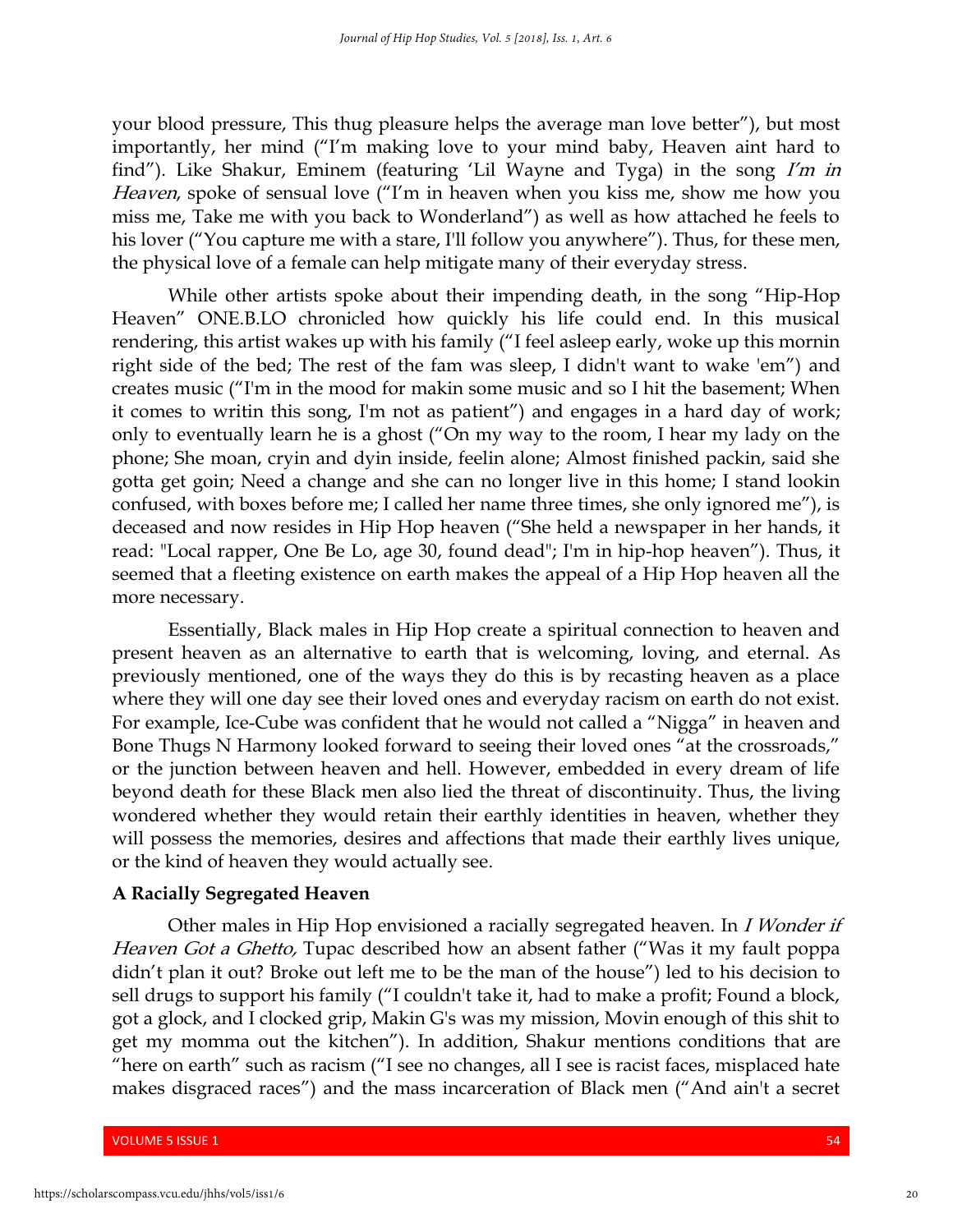don't conceal the fact The penitentiary's packed, and it's filled with blacks"). Shakur also discusses police violence on Black bodies in which members of law enforcement are heralded for murdering a Black person ("Cops give a damn about a negro, Pull a trigga, kill a nigga , he's a hero") which causes him to wonder "if heaven's got a ghetto" in which the aforementioned earthly experiences also exist in heaven.

In I Wonder if Heaven Got a Ghetto, Shakur used the indefinite article "a" to describe a heaven that is uniquely dissimilar from the heaven that most envision and hope to one day see. In Is There a Heaven 4 a Gangsta? Master P gave homage to Tupac Shakur ("Rest in peace Tupac") and acknowledged Shakur's belief in heaven ("Tupac said there's a heaven foe [for] a G"). Moreover, after admitting his regret for past behaviors ("Damn, I done did some messed up stuff") and wondering whether there is a resting place for murders like him ("But I wonder if there's a restin place for killers and gangsta niggaz like me"), he chronicles the rationale of those who began to sell drugs and who later lost their lives to those they trusted ("Look into the eyes of a killa, neighborhood drug dealer, From ghetto, hero swore he wouldn't be the next nigga, to lose his life in this dope game cocaine, He told me don't trust nobody; his best friend was the trigga man"). Ironically, like Ice-Cube and Nas (featuring Jully Black), Master P admitted that religious organizations are "full of killers and drug dealers." Therefore, it seems that "killers and drug dealers" have the capacity to embrace their religious and spiritual selves. Lastly, Master P acknowledged the Black men on Death Row in various prisons ("All y'all niggaz on Death Row, Lake Charles, Shreveport, New Mexico; R.I.P. nigga; Mississippi, Texas, Alabama, Atlanta") and wished that, in spite of their misdeeds, these men would see heaven.

Other Hip Hop artists envisioned an alternate heaven. In *Heaven* by Underground Kingz (UGK), these artists wondered whether a heaven exists for "real G's." Throughout this song "real G's" were identified as relegated members of society, namely drug dealers, murderers, and strippers ("I wonder if it's a heaven for all the drug dealers; for all the hot boys, strippers, and the thug niggas"). Of note, this group acknowledged the existence of Tupac Shakur ("I wonder if they got a spot for all the Tupacs"), and gave a nod to Black men who are incarcerated ("Dawgs in the pens and the boys with the weed spots"). Similar to the assessment of religion that was offered by Ice-Cube, this group also condemned the hypocrisy of many church leaders ("The preacher talkin' 'bout us in the pulpit; Behind closed doors he be on some gay shit"). Perhaps most noteworthy was the desire of this group to create an alternative heaven for themselves and others ("But on the cool you know what else I hope is true; they got a heaven for me and got a heaven for you, too").

Kendrick Lamar recounted a multitude of thoughts, feelings, and behaviors that made the Black experience fundamentally difficult. In particular, in *Heaven and Hell*, Lamar discussed the distrust between Black men and women ("[Niggas hatin', bitches](http://rapgenius.com/444341/Kendrick-lamar-heaven-and-hell/Niggas-hatin-bitches-hatin)  [hatin'](http://rapgenius.com/444341/Kendrick-lamar-heaven-and-hell/Niggas-hatin-bitches-hatin)"), gun violence as the cause of the untimely deaths of Black youth ("Babies dyin', [bullets flyin'](http://rapgenius.com/966255/Kendrick-lamar-heaven-and-hell/Babies-dyin-bullets-flyin)"). He also discussed police scrutiny ("[Helicopters, police sirens](http://rapgenius.com/898098/Kendrick-lamar-heaven-and-hell/Helicopters-police-sirens)") and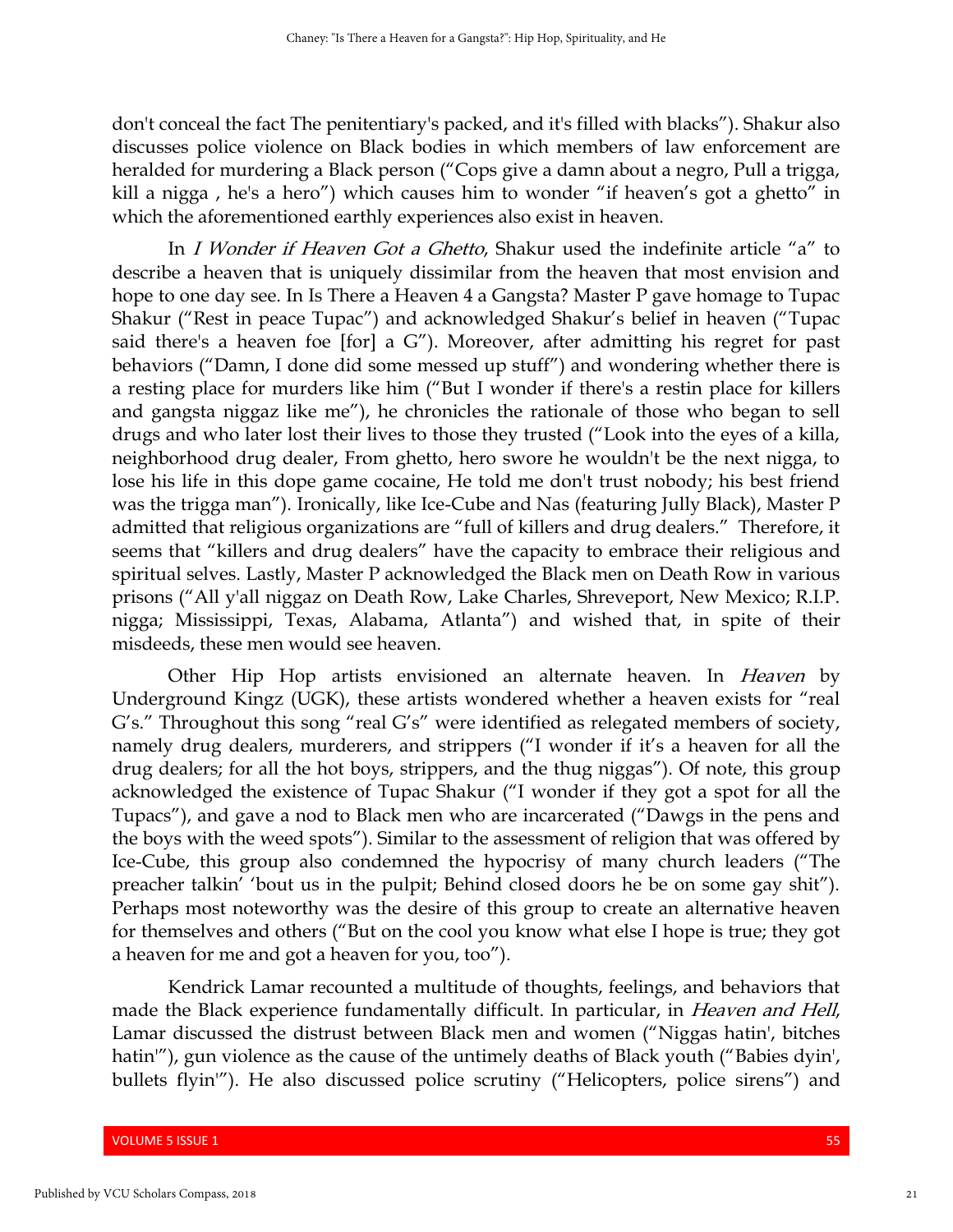untruthful religious leaders ("[preachers lying](http://rapgenius.com/803322/Kendrick-lamar-heaven-and-hell/Preachers-lying)") as well as a large number of external stressors ("[Genocism, criticism, unemployment, racism; Burning buildings, AIDS](http://rapgenius.com/803149/Kendrick-lamar-heaven-and-hell/Genocism-criticism-unemployment-racism-burning-buildings-aids-victims-cancer-killin-no-cure-oil-spillin-turmoil-poverty-stricken)  [victims, cancer killin' no cure; Oil spillin', turmoil, poverty stricken\)](http://rapgenius.com/803149/Kendrick-lamar-heaven-and-hell/Genocism-criticism-unemployment-racism-burning-buildings-aids-victims-cancer-killin-no-cure-oil-spillin-turmoil-poverty-stricken) and police violence against Black bodies ("[police brutality kickin'](http://rapgenius.com/803114/Kendrick-lamar-heaven-and-hell/Police-brutality-kickin)"). Like Boosie Badazz, Kendrick also gave tribute to influential African Americans like Malcolm X and Dr. Martin Luther King, Jr. ("Malcolm laughing, Martin laughing,") as well as earthly adversaries Tupac Shakur and Biggie Smalls ("Biggie spittin'; Pac is rapping). In this alternative heaven, the late Gregory Hines entertains ("Gregory tappin'"), children and angels rejoice ("Children playing, angels praying") on golden streets ("14 karat golden streets") and soul food is consumed ("Collard greens, red wine, potato yams, turkey legs").

Other Black male Hip Hop artists mentioned an alternate heaven. For example, Black Heaven clearly indicated the existence of a heaven that highlighted the pride, talent, and accomplishments of notable African Americans. In that track, Boosie Badazz (feat. Keyshia Cole  $\&$  J. Cole) is confident that he will be a member of this alternate heaven ("Black heaven is a place where people like me go") and enjoy being in the company of famous African Americans in music and politics such as Dr. Martin Luther King, Jr., Whitney Houston, Rosa Parks, Bernie Mack, Richard Pryor, Trayvon Martin, Tupac Shakur (2Pac), Biggie Smalls, Easy-Z, Nate Dogg, Marvin Gaye, Michael Jackson, Johnny Taylor, Rodney King, James Brown, Jackie Neal, Tooki Williams, Mac Dre, and Bob Marley. Essentially, Boosie Badazz is confident these influential African Americans are pleased with his accomplishments ("I know you smilin' down up there in black heaven, I know you're really proud of me up there in black heaven, I know you smilin' down on me in black heaven, Thinkin' of you til the day we meet again"). Consequently, he knows that at the time of his death, he will immediately transport to Black heaven to greet them ("See I know one day when they bury me, I'll go straight to black heaven, black heaven"). Perhaps after contemplating the inhumane treatment that Blacks in America have endured for centuries, some Black male artists envisioned a racially segregated heaven that confirmed their historical and contemporary realities. Clearly, in a racially segregated heaven, Blacks who reside there make up a congregated throng of artists that create beautiful and harmonious music, eat soul food, and entertain one another for all eternity.

## **Limitations of the Current Study**

This study had three limitations. For one, my focus on Black male artists in Hip Hop limits the generalizability of the findings in this study to Black female Hip Hop artists. Furthermore, that the overwhelming majority of the songs were representative of the Hip Hop genre further limits the generalizability of our findings. Secondly, as the majority of the songs were created in collaboration with or by someone other than the Black male Hip Hop artist, this makes it difficult to determine how much of the artist's "voice" is present in these songs and how much of that "voice" has been shaped by individuals other than the artist. Lastly, the songs that were analyzed in this study essentially provided a snapshot of how Black males in Hip Hop discussed spirituality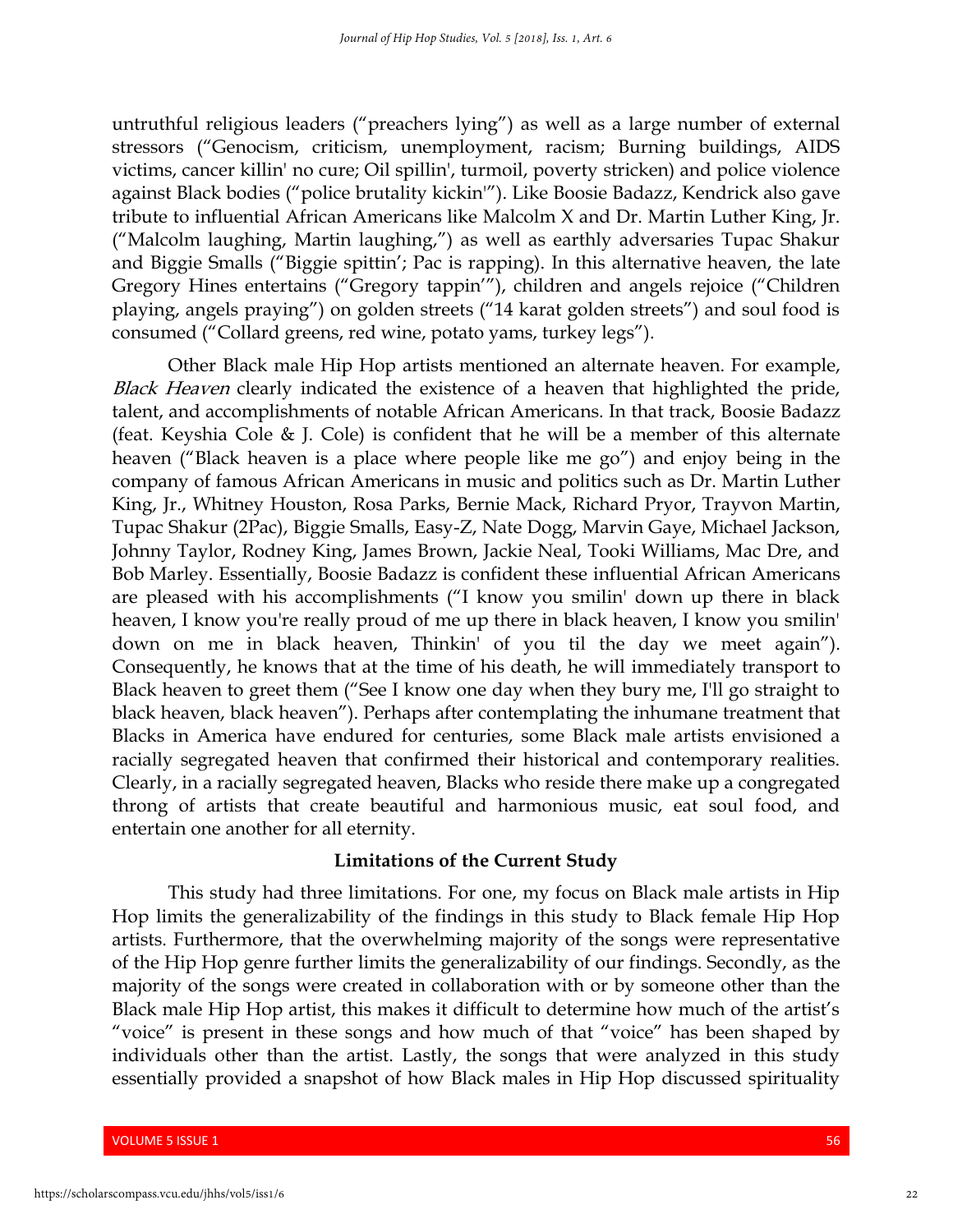and heaven. In other words, as the majority of Black male Hip Hop artists only provided one song related to spirituality and heaven, it is difficult to determine how their views may have changed or remained stable over time. In spite of these limitations, this study builds on the work of previous scholars that have studied spirituality and heaven by providing a qualitative analysis of Hip Hop songs, and placing them within a broad, social context.

#### **Directions for Future Research**

There are four ways that scholars can expand the current work. First, future research can examine how Black female Hip Hop artists discuss spirituality and heaven. Future work in this area may determine that the individual and collective perspectives of Black women in Hip Hop is distinctly different from Black men. Thus, a comparative content analysis could be the methodological base to examine these divergent perspectives. Second, future research can *qualitatively* examine how African American male artists in Hip Hop have discussed spirituality and heaven in public television and radio interviews. Since music provides a brief window into how Black males feel about spirituality and heaven, interviews may be an especially valid way to tap into the racial/social consciousness of Black males in Hip Hop regarding spirituality and heaven. Third, future scholars can examine how Black males in Hip Hop discuss spirituality and heaven and how these perspectives are similar and/or different from other music genres, such as Alternative, Blues, Christian, Country, Gangster Rap, Gospel, Neo-Soul, Pop, Rock, and R&B. Finally, scholars can examine the opposite positon of heaven, namely hell. Future work in this area may reveal how Black Hip Hop artists' attitudes, beliefs, and emotions regarding hell determine the perception of current realities, as well as projections regarding their future lives.<sup>45</sup>

## **Conclusion**

The findings of this study clearly suggests that, like their slave forefathers, Black males in Hip Hop perceived heaven to be a welcomed alternative to the many negative experiences they endure on earth. While some males in Hip Hop viewed religion as the conduit to one day seeing heaven, others believed that Blacks should critically examine behaviors done in the name of religion and create a spirituality that links to God and/or a Higher Power. For some, this heaven was the place where they would reunite with their loved ones, yet, for others, this heaven was racially separate from others who oppressed them. As I conclude, I turn attention to the comments provided by the late Tupac Shakur at the beginning of this manuscript. Perhaps Shakur and other Black men reconcile their actions on earth, whether good or bad, with the knowledge that heaven exists and they will one day see heaven. Furthermore, this reality is apparent regardless of whether they use religion, spirituality, or a combination of both these constructs to

 $\overline{a}$ 

<sup>&</sup>lt;sup>45</sup> David C. Reisman, "The Garden and the Fire: Heaven and Hell in Islamic Culture," *Journal of* 

Islamic Studies 21, no. 1 (January 1, 2010): 116-119. Tymn, Michael E. "Making Sense of a Horrific Hell and a Humdrum Heaven." Journal of Religion and Psychical Research 24, no. 2 (April 1, 2001): 102-110.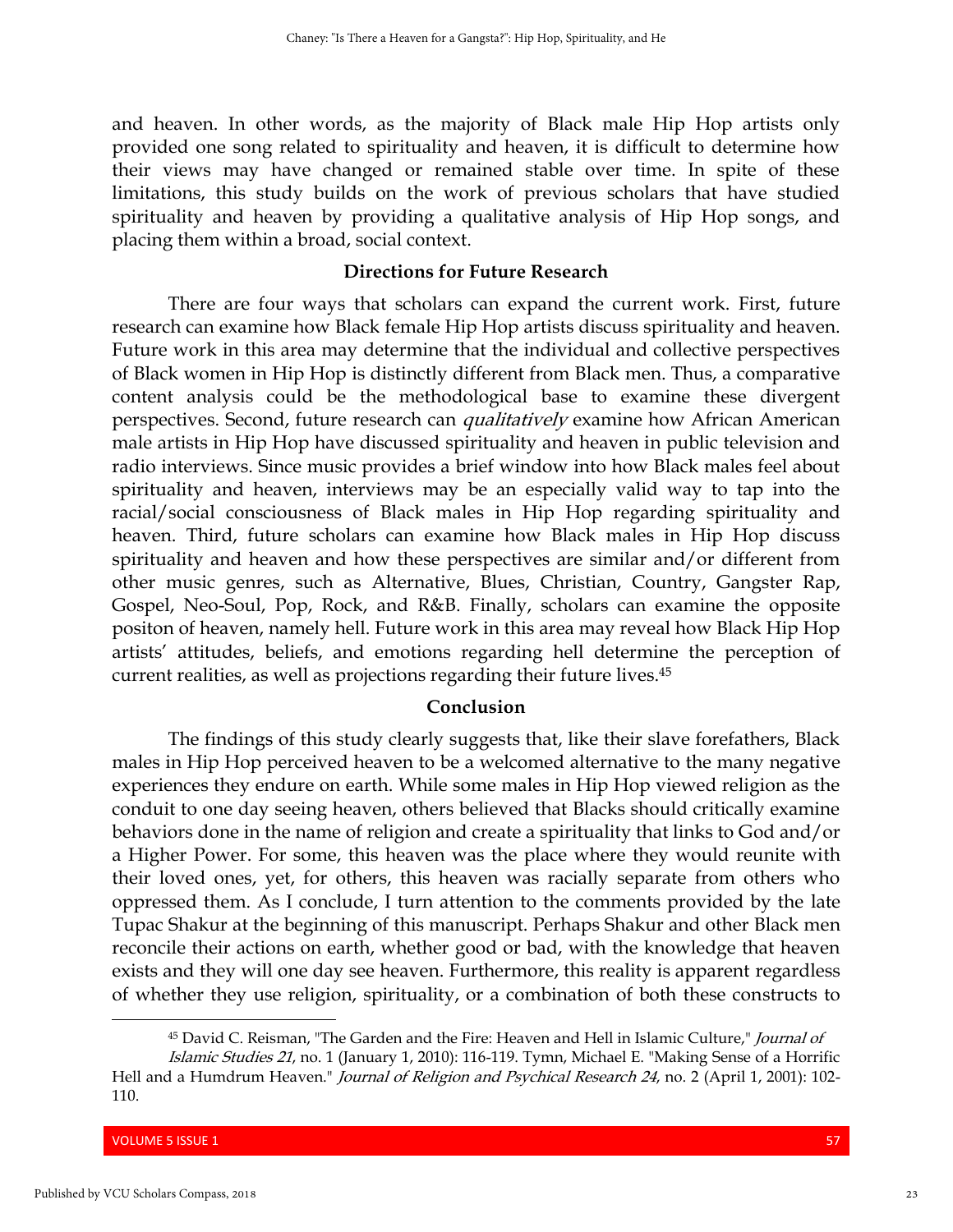receive endurance, focus, and hope. Like the Georgia slave that looked forward to meeting his "brother" in heaven, Black males in Hip Hop look embrace their reward of better conditions, seeing loved ones, and being in the company of one another in heaven.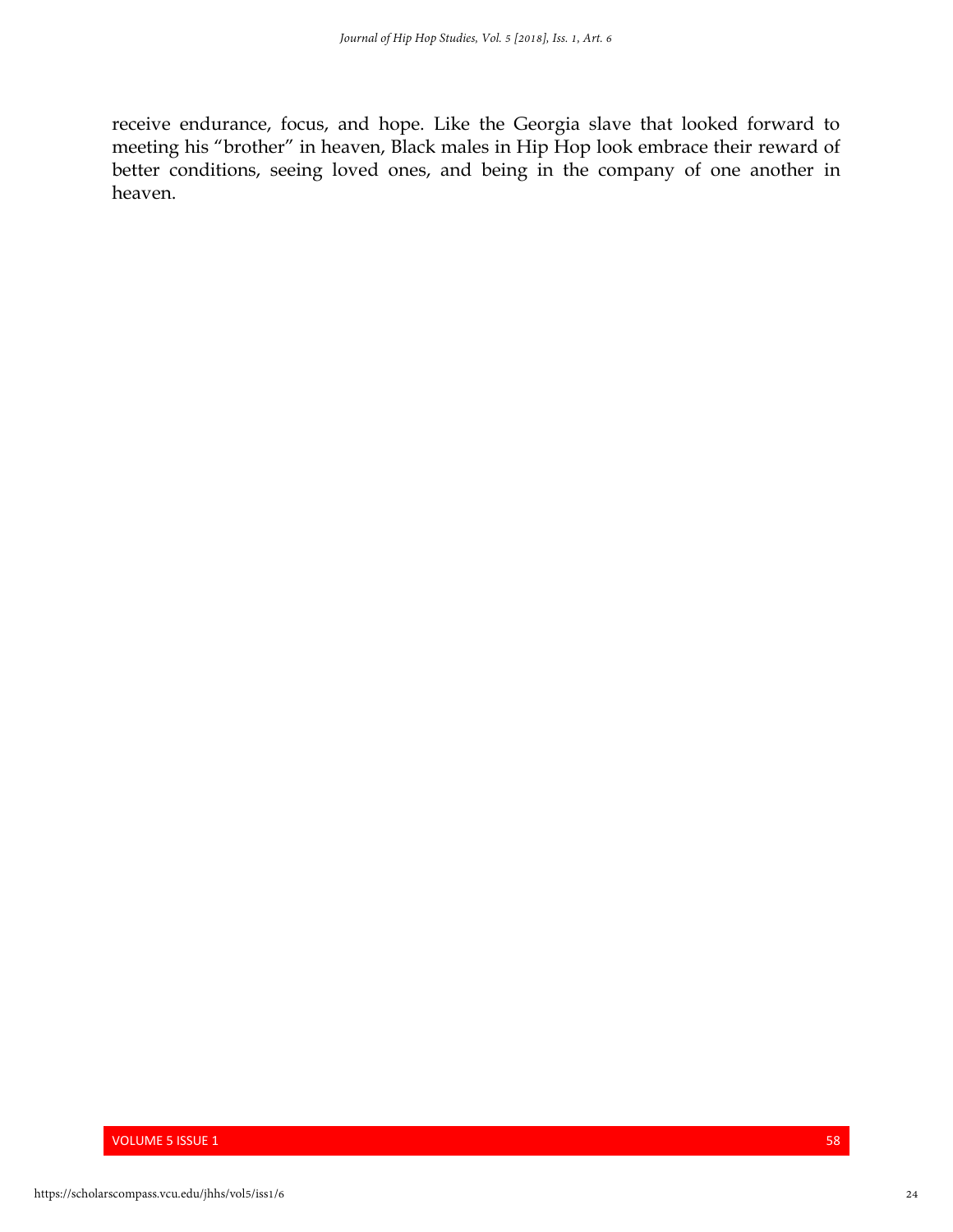#### **Bibliography**

Akbar, Na'im. Chains and Images of Psychological Slavery. Jersey City, NJ: New Mind Productions, 1984.

Albom, Mitch. The Five People You Meet In Heaven. New York: Hachette Books, 2003.

- Aymer, Samuel R. "'I Can't Breathe': A Case Study—Helping Black Men Cope with Race-Related Trauma Stemming from Police Killing and Brutality." Journal of Human Behavior in the Social Environment 26, no. 3-4 (2016): 367-376.
- Baldwin, Lewis V. "A Home in Dat Rock: Afro-American Folk Sources and Slave Visions of Heaven and Hell." Journal (The) of Religious Thought Washington, DC 41, no. 1 (1984): 38-57.
- Battle, Michael. The Black Church in America: African American Christian Spirituality. Hoboken, NJ: Wiley-Blackwell, 2006.
- Barrett, Lindon. "Dead Men Printed: Tupac Shakur, Biggie Small, and Hip-Hop Eulogy." Callaloo 22, no. 2 (1999): 306-332.
- Berlin, Ira. Generations of Captivity: A History of African-American Slaves. Cambridge: Harvard University Press, 2009.
- Chaney, Cassandra. "Religiosity and Spirituality among Members of an African American Church Community: A Qualitative Analysis." Journal of Religion & Spirituality in Social Work: Social Thought 27, no. 3 (2008): 201-234.
- Chaney, Cassandra and Ray Robertson. **"**Armed and Dangerous? An Examination of Fatal Shootings of Unarmed Black People by Police." Journal of Pan African *Studies 8*, no. 4 (2015): 45-78.
- Chatters, Linda M., Robert Joseph Taylor, Kai M. Bullard, and James S. Jackson. "Spirituality and Subjective Religiosity among African Americans, Caribbean Blacks, and Non-Hispanic Whites." Journal for the Scientific Study of Religion 47, no. 4 (2008): 725-737.
- Cone, James H. "God and Black Suffering: Calling the Oppressors to Account." Anglican Theological Review 90, no. 4 (2008): 701-712.
- Drumgoole, Kelland. "20 Hip Hop Songs about Heaven and Hell." SoSoActive.com. August 07, 2012. Accessed July 15, 2018. http://www.sosoactive.com/hip-hopsongs-about-heaven-and-hell/.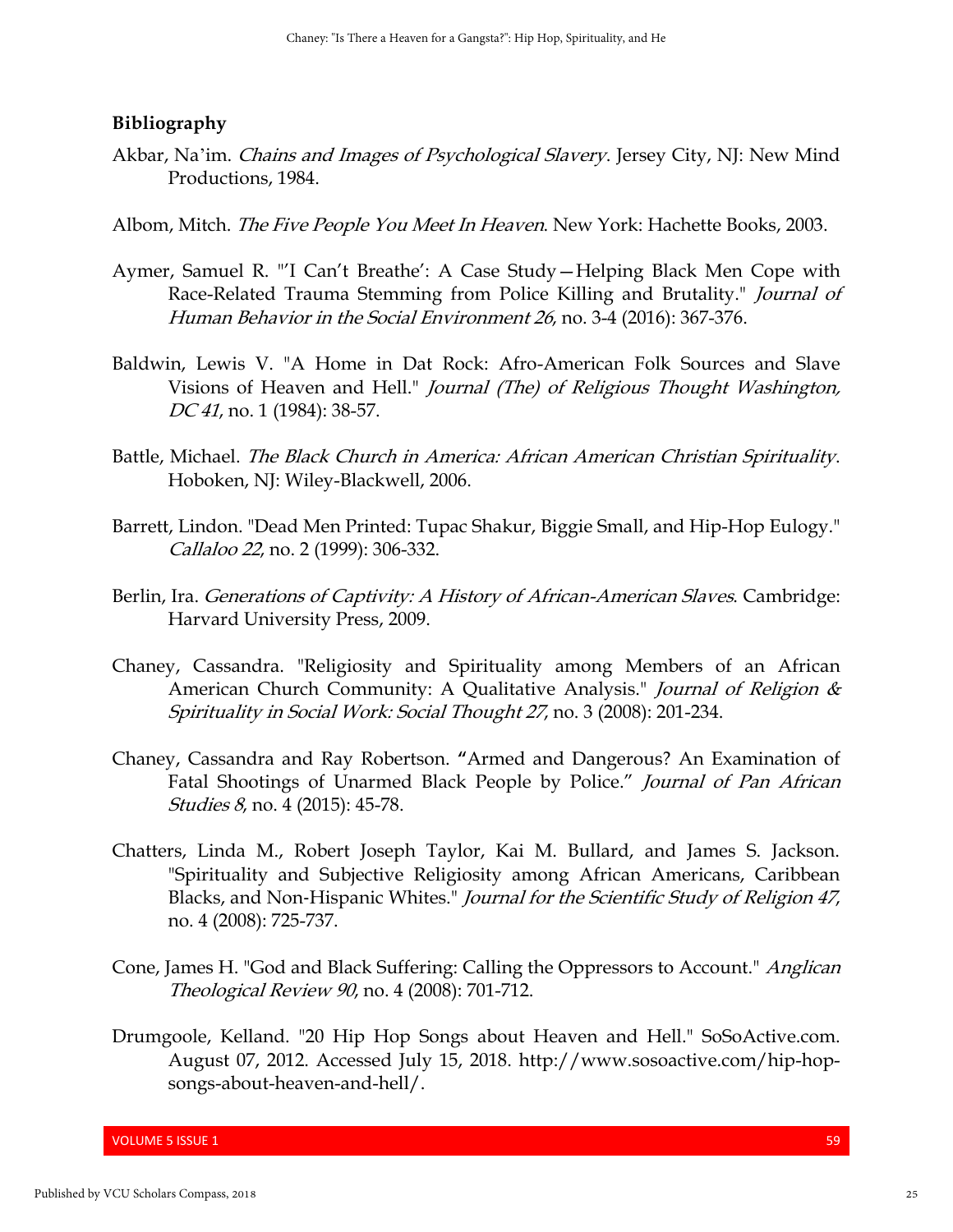Dow, Dawn Marie. "The Deadly Challenges of Raising African American Boys: Navigating the Controlling Image of the 'Thug'." Gender & Society 30, no. 2 (2016): 161-188.

Dyson, Michael Eric. Holler If You Hear Me. New York: Basic books, 2006.

- Federal Writers Project. Georgia Slave Narratives*:* A Folk History of Slavery in the United States from Interviews with Former Slaves. Native American Book Publishers, January 1, 1938.
- Ferriss, Abbott L. "Religion and the Quality of Life." *Journal of Happiness Studies 3*, no. 3 (2002): 199-215.
- Finley, Stephen C. "Homoeroticism and the African-American Heterosexual Male: Quest for Meaning in The Black Church." *Black Theology 5*, no. 3 (November 1, 2007): 305-326.
- Forman, Murray, and Mark Anthony Neal. That's The Joint!: The Hip-Hop Studies Reader. New York: Routledge Press, 2004.
- Freeman, Lauren. "Phenomenology of Racial Oppression." Knowledge Cultures 3, no. 1 (2015): 24-24.
- Genovese, Eugene D. Roll, Jordan, Roll: The World The Slaves Made. New York: Vintage, 1976.
- Hadden, Bernadette R., Willie Tolliver, Fabienne Snowden, and Robyn Brown Manning. "An Authentic Discourse: Recentering Race And Racism As Factors That Contribute To Police Violence Against Unarmed Black Or African American Men." Journal of Human Behavior in the Social Environment (2016): 1-14.
- Hertel, Bradley R. "Inconsistency of Beliefs in The Existence of Heaven and Afterlife." Review of Religious Research 21, no. 3 (March 1, 1980): 171-183.
- Iwamoto, Derek. "Tupac Shakur: Understanding The Identity Formation Of Hyper-Masculinity Of A Popular Hip-Hop Artist." The Black Scholar 33, no. 2 (2003): 44-49.

#### VOLUME 5 ISSUE 1 600 MHz = 000 MHz = 000 MHz = 000 MHz = 000 MHz = 000 MHz = 000 MHz = 000 MHz = 000 MHz = 000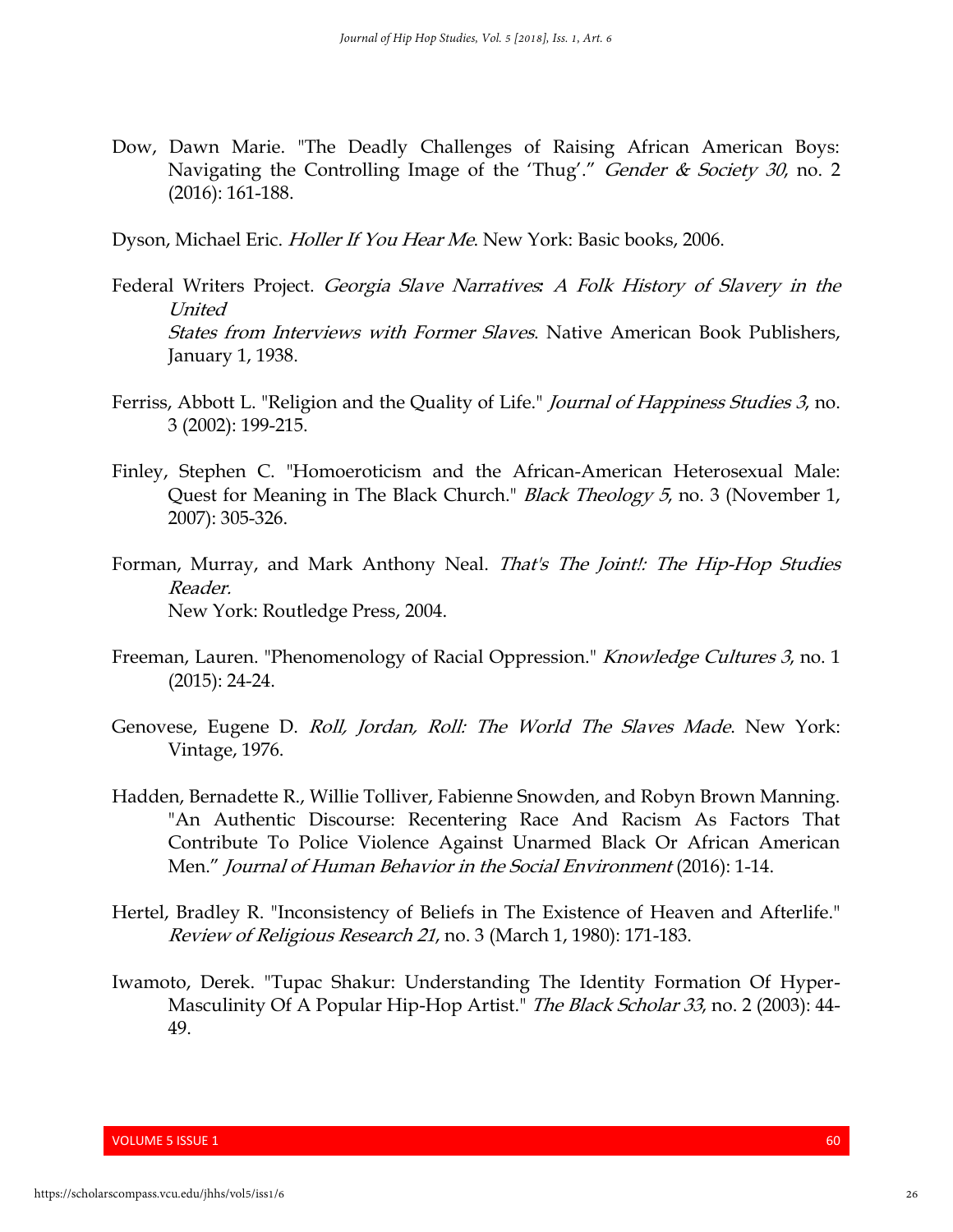- Jagessar, Michael N. "Dramatizing Theologies: A Participative Approach to Black God-Talk." Black Theology 5, no. 2 (January 1, 2007): 256-258.
- King, Gary, Robert O. Keohane, and Sidney Verba. Designing Social Inquiry: Scientific Inference in Qualitative Research. Princeton, New Jersey: Princeton University Press, 1994.
- Kitwana, Bakari. The Hip Hop Generation: Young Blacks and the Crisis in African American Culture. New York: Basic Books, 2002.
- Knox, Dorothy Headley. "Spirituality: A Tool In The Assessment And Treatment Of Black Alcoholics And Their Families." Alcoholism Treatment Quarterly 2, no. 3-4 (1985): 31-44.
- Langsdorf, Lenore. "Why Phenomenology in Communication Research?" Human Studies 17, no. 1 (1994): 1-8.
- Levine, Lawrence W. Black Culture and Black Consciousness: Afro-American Folk Thought From Slavery to Freedom. Oxford: Oxford University Press, 2007.
- Marsh, Dave. Heaven Was Detroit: From Jazz to Hip-Hop and Beyond. Detroit: Wayne State University Press, 2017.
- Mattis, Jacqueline S. "African American Womens' Definitions of Spirituality and Religiosity." *Journal of Black Psychology 26*, no. 1 (2000): 101-122.
- Mbiti, John S. Introduction to African Religion. Long Grove, Illinois: Waveland Press, 2015.
- Miller, Monica R., Anthony B. Pinn, and B'Freeman Bernard'Bun, eds. *Religion in Hip-*Hop: Mapping the New Terrain in the US. London: Bloomsbury Publishing, 2015.
- Miller, Monica R., and Anthony B. Pinn, eds. The Hip-Hop and Religion Reader. New York: Routledge, 2015.
- Milner, Adrienne N., Brandon J. George, and David B. Allison. "Black and Hispanic Men Perceived To Be Large Are At Increased Risk For Police Frisk, Search, And Force." *PloS One 11*, no. 1 (2016): e0147158.

#### VOLUME 5 ISSUE  $1$  61  $\pm$  61  $\pm$  61  $\pm$  61  $\pm$  61  $\pm$  61  $\pm$  61  $\pm$  61  $\pm$  61  $\pm$  61  $\pm$  61  $\pm$  61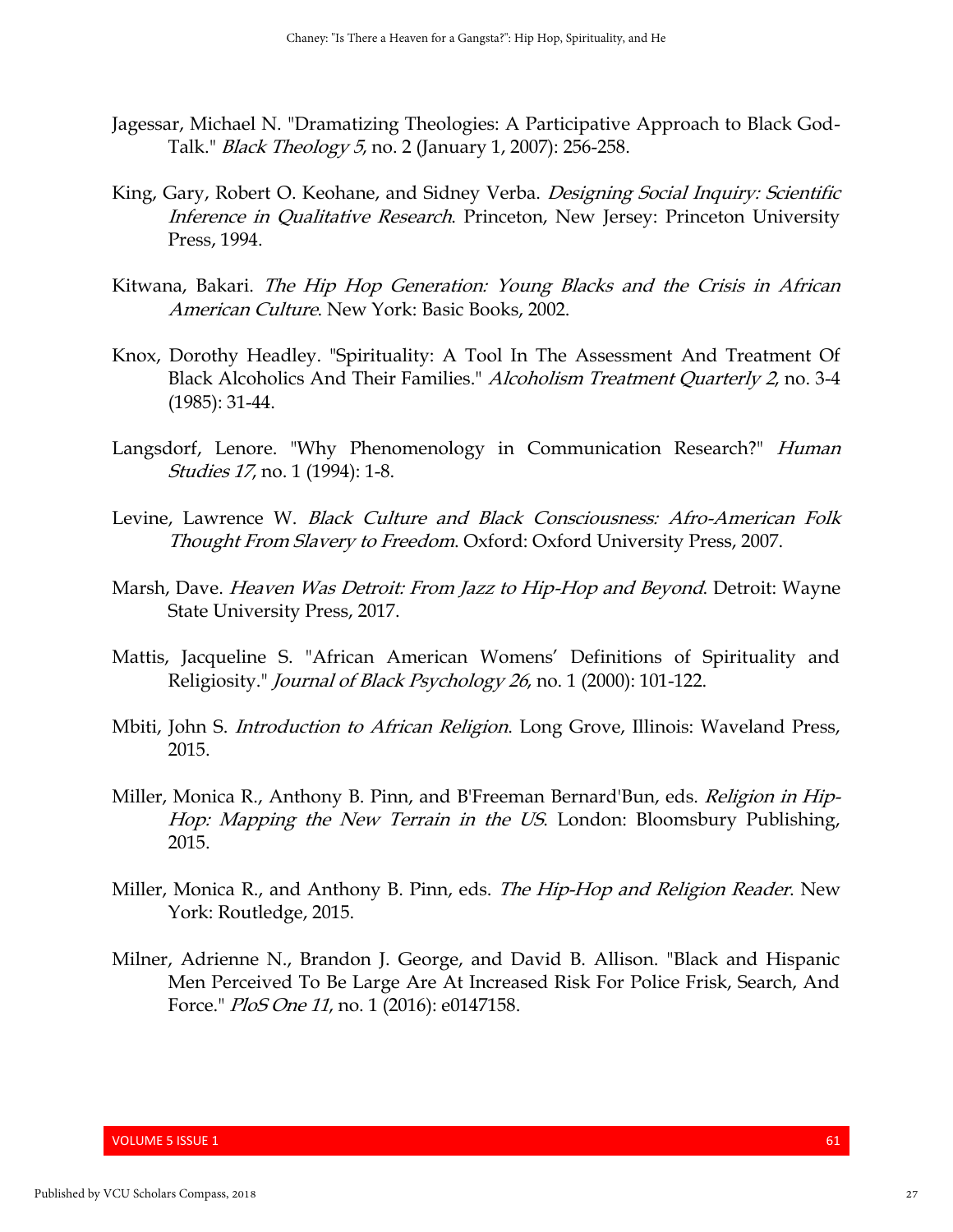- Orbe, Mark P. ""Remember, It's Always Whites' Ball": Descriptions of African American Male Communication." Communication Quarterly 42, no. 3 (1994): 287-300.
- Pollner, Melvin. Mundane Reason: Reality in Everyday and Sociological Discourse. New York: Cambridge University Press, 1987.
- Ralls, Mark. "Reclaiming Heaven: What Can We Say About The Afterlife?" Christian Century 121, no. 25 (December 14, 2004): 34-39.
- Reddie, Anthony. "Not Just Seeing, But Really Seeing: A Practical Black Liberationist Spirituality for Re-interpreting Reality." Black Theology 7, no. 3 (2009): 339-365.
- Reisman, David C. "The Garden and The Fire: Heaven And Hell In Islamic Culture." Journal of Islamic Studies 21, no. 1 (January 1, 2010): 116-119.
- Richardson, John G., and Georgie Ann Weatherby. "Belief in an Afterlife as Symbolic Sanction." Review of Religious Research 25, no. 2 (December 1, 1983): 162-169.
- Sakamoto, Michael. "Flash: Butoh, Hip-Hop, and the Urban Body in Crisis." In Performing Utopias in the Contemporary Americas, New York: Palgrave Macmillan, 2017.
- Sebold, Alice. The Lovely Bones: A Novel. Little Brown: Boston, 2002.
- Shakur, Tupac. "Tupac Shakur Quotes." Goodreads. Accessed February 15, 2018. [https://www.goodreads.com/quotes/300044-i-believe-that-everything-that](https://www.goodreads.com/quotes/300044-i-believe-that-everything-that-you-do-bad-comes-back)[you-do-bad-comes-back.](https://www.goodreads.com/quotes/300044-i-believe-that-everything-that-you-do-bad-comes-back)
- Stackhouse, John Gordon. "Harleys in Heaven: What Christians Have Thought of the Afterlife, & What Difference It Makes Now." Christianity Today 47, no. 6 (June 1, 2003): 38-41.
- Strauss, Anselm Leonard, and Juliet M. Corbin. *Basics of Qualitative Research*. Vol. 15. Newbury Park, CA: Sage, 1990.
- Taylor, Robert Joseph, and Linda M. Chatters. "Importance of Religion and Spirituality in the Lives of African Americans, Caribbean Blacks and Non-Hispanic Whites." The Journal of Negro Education (2010): 280-294.
- Taylor, Robert Joseph, Linda M. Chatters, and James S. Jackson. "Correlates of Spirituality among African Americans and Caribbean Blacks in the United States:

#### VOLUME 5 ISSUE 1 62 A 10 A 202 A 202 A 202 A 202 A 202 A 202 A 202 A 202 A 202 A 202 A 202 A 202 A 202 A 202 A